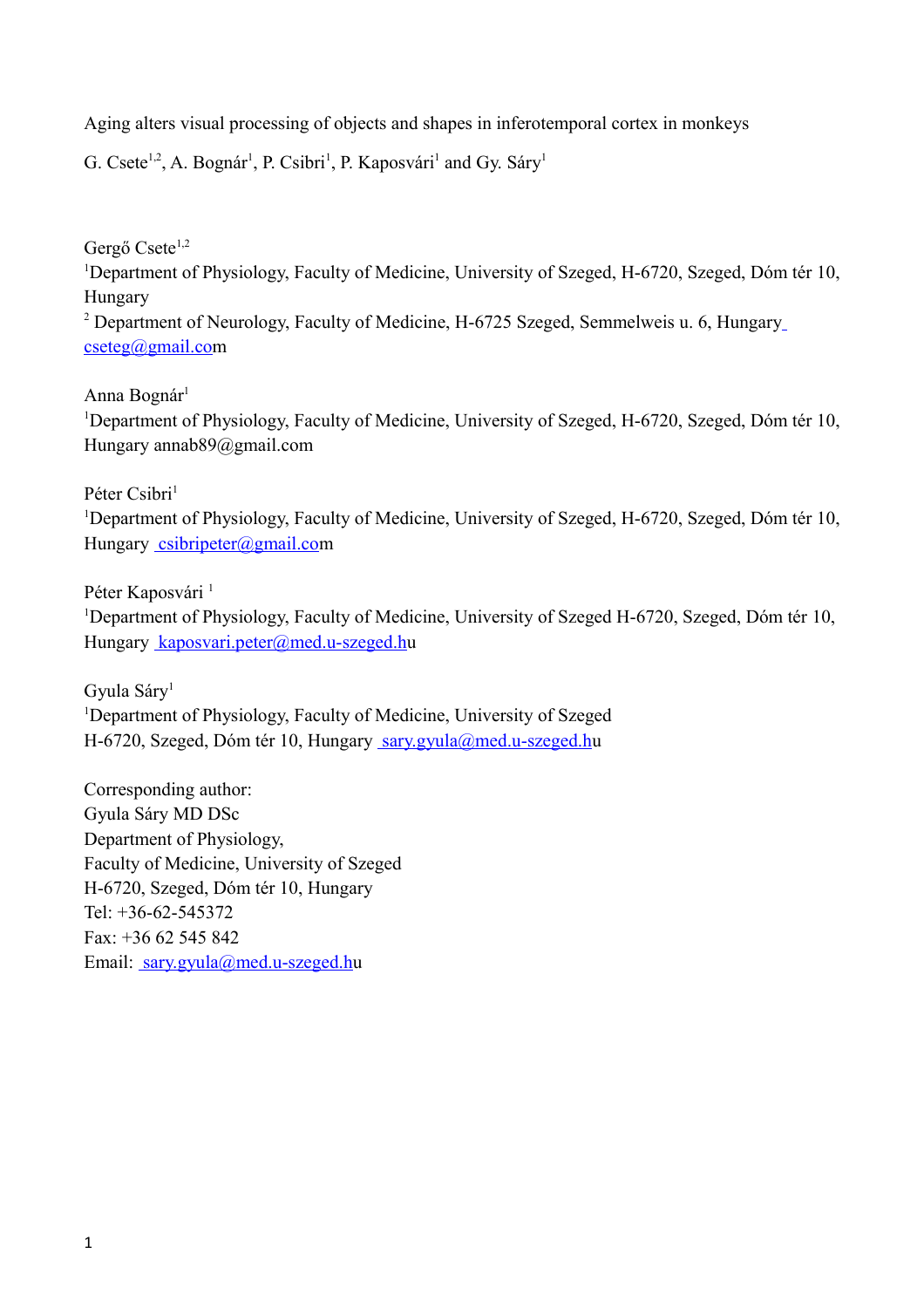## 1. Introduction

The cognitive functions, including visual perception, decline with age. This deterioration of the perceptual processes can be attributed not only to optical defects such as cataract, glaucoma or presbyopia, but also to neurological aging and dysfunction in higher visual areas. This may have a major impact on the occurrence of home accidents, automobile driving and the quality of life in general [\(Carter et al., 1997;](#page-17-7) [Desapriya et al., 2014;](#page-17-6) [Kallstrand-Eriksson et al., 2013\)](#page-18-2). Data from psychophysical studies indicate that older people tend to have decreased visual acuity, contrast sensitivity and contour integration [\(Hutman and Sekuler, 1980;](#page-18-1) [Roudaia et al., 2008;](#page-19-2) [Sekuler et al.,](#page-20-5)  [1980\)](#page-20-5). They often demonstrate impairments in visual motion sensitivity, including the perception of apparent motion, and have poorer orientation-judging capabilities [\(Bennett et al., 2007;](#page-17-5) [Betts et al.,](#page-17-4)  [2007;](#page-17-4) [Roudaia et al., 2010\)](#page-20-4)(for a review, see [\(Andersen, 2012\)](#page-17-3). It has been reported that aging also has an impact on form perception and shape discrimination [\(Habak et al., 2009;](#page-18-0) McKendrick et al., [2010;](#page-19-1) [Weymouth and McKendrick, 2012\)](#page-21-6) and figure-background separation [\(Chee et al., 2006\)](#page-17-2), but it is not clear what changes accompany these impairments.

A number of papers have addressed the connection between aging and the decline of visual functions [\(Liang et al., 2010;](#page-19-0) [Schmolesky et al., 2000;](#page-20-3) [Spear, 1993;](#page-20-2) [Wang et al., 2006;](#page-20-1) [Wang, 2001;](#page-21-5) [Yang et al.,](#page-21-4) [2008;](#page-21-4) [Yang et al., 2009a;](#page-21-3) [Yu et al., 2006\)](#page-21-2), but we are not aware of any electrophysiological report concerning the effects of aging on the neuronal activity underlying object and shape vision in a highlevel visual area such as the monkey inferotemporal cortex (IT). The monkey IT, the last stage of the ventral visual stream, is critical for object vision and recognition. Lesions of this area lead to an impairment of object discrimination [\(Dean, 1976\)](#page-17-1). The inferotemporal cortex is in close connection to visual system (V1,V2,V4) as well as perirhinal and prefrontal cortex, amygdale and striatum [\(Tanaka, 1996\)](#page-20-0). There are fibres between IT and hippocampus [\(Zhong and Rockland, 2004\)](#page-21-1) furthermore parietal lobe [\(Baleydier and Morel, 1992;](#page-17-0) [Zhong and Rockland, 2003\)](#page-21-0) and superior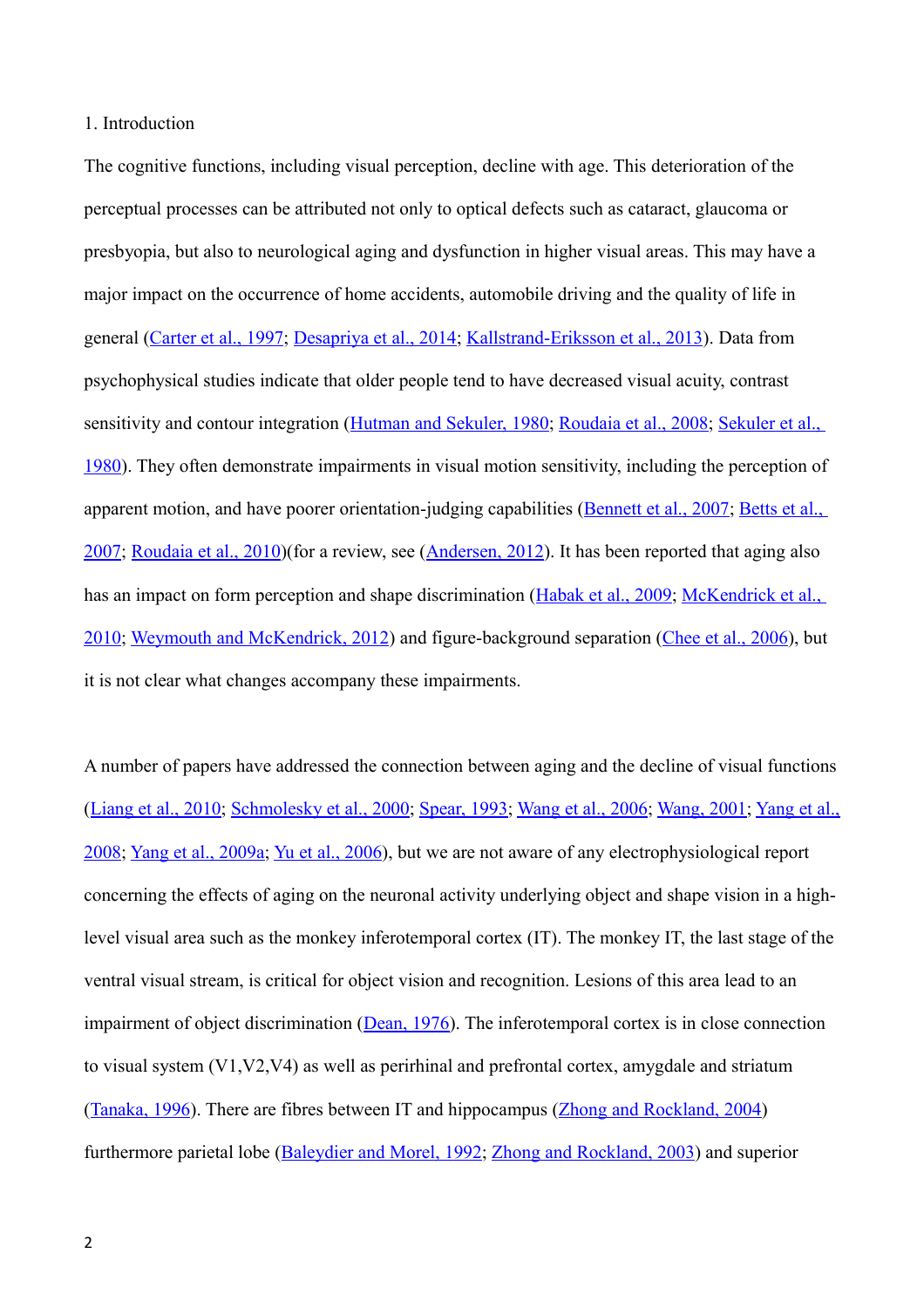temporal lobe [\(Saleem et al., 2000\)](#page-20-9) also elements of the dorsal visual stream (Yeterian and Pandya, [2010\)](#page-21-7). On the other hand, it has an impact on perception. Microstimulation of the area influenced the face non-face categorisation [\(Afraz et al., 2006\)](#page-17-11), and human perception models cause similarity cell firing pattern as IT neurons [\(Allred et al., 2005\)](#page-17-10). For a recent review of the crucial role of this area in visual perception, see [\(Tompa and Sary, 2010\)](#page-20-8).

Microelectrode-based electrophysiology in humans clearly has limitations, and most of our knowledge relating to the neuronal processes in object vision therefore originates from monkeys. Several papers have compared the visual systems of monkeys and humans [\(Denys et al., 2004;](#page-17-9) [Orban](#page-19-5) [et al., 2004;](#page-19-5) [Tanaka, 1997\)](#page-20-7). If it is accepted that a possible criterion for homologies is similarity in function and in retinotopy in the particular visual areas, then it is clear that the ventral cortical pathway serving object vision across primates into humans is conserved [\(DeYoe et al., 1996;](#page-17-8) [Fize et](#page-18-6)  [al., 2003;](#page-18-6) [Kourtzi et al., 2003\)](#page-18-5). A homology for IT in humans is probably the lateral occipital complex (for a review, see: [\(Orban et al., 2004\)](#page-19-5)), and the investigation of changes in the shape representation of the monkey IT may therefore facilitate an understanding of age-related changes in the human visual system.

The aging of monkeys is similar in many respects to human aging. A 30-35-year-old monkey is similar to a human aged 90-95 years [\(Tigges et al., 1988\)](#page-20-6). On this basis, three human years may be assumed to correspond to one monkey year. Nonhuman primates are ideal for examining central nerve system aging since they share the same neuromorphological pattern as in humans during normal ageing [\(Gallagher and Rapp, 1997\)](#page-18-4); [\(Lowenstine, 2003\)](#page-19-4). Interestingly, the refractory power of the eye tends to decrease, which is appropriately compensated in monkeys [\(Fernandes et al., 2003;](#page-18-3) [Ooj and Grosvenor, 1995\)](#page-19-3). This supports the assumption that ocular pathology is not critically relevant in the changes in visual function. We hypothesized that changes in the neuronal coding of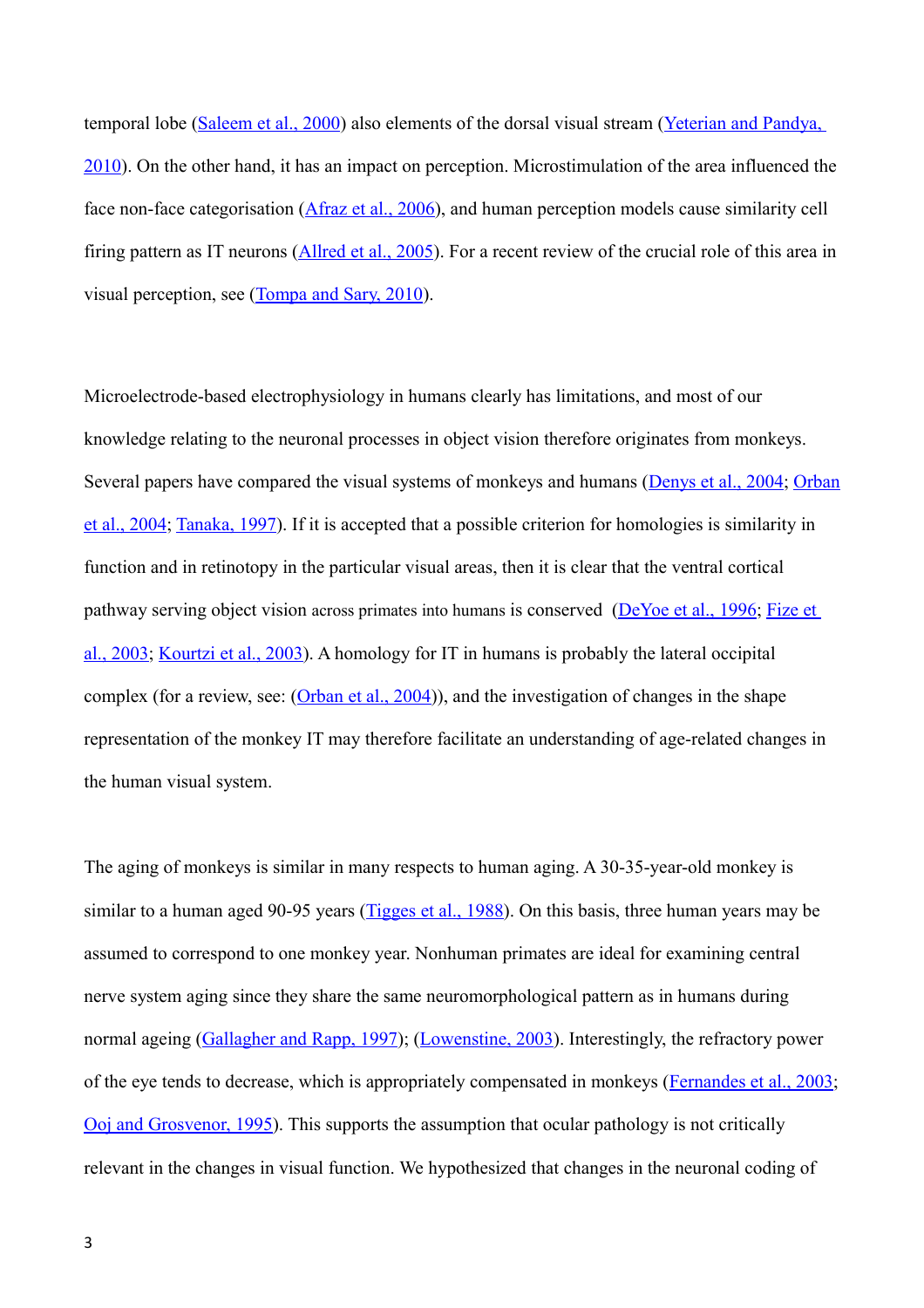objects may partially explain the perceptual deficit of aging monkeys (and humans). The establishment of similarities between the visual systems of human and nonhuman primates has a number of benefits; most importantly, it confirms and validates animal data and allows the design of paradigms for across-species studies concerning, for example aging.

In the study reported here, we compared data obtained from single-cell recordings from monkeys in two age groups: 7 years and 27-33 years (corresponding to 21 and 81-99 years, respectively, in humans) to determine how the neuronal coding of visual stimuli changes with age in the inferotemporal cortex.

## 2. Methods

All the participating animals (*Macaca mulatta*) had engaged in earlier studies in our laboratory. The animals performed a simple fixation task and were exposed to the same set of images at a certain stage during their training (for an example of the stimulus set, see [\(Sary et al., 2006\)](#page-20-10)). To compensate for implicit learning, we took our sample from a later phase of the experiments, when the animals could be regarded as experienced or even overtrained. The animals all performed well, despite having a fixation spot consisting of only a few pixels. A stimulus preference was obvious, the analyzed cellular data and visual inspection not revealing apparent opalescence of the cornea or lens in any of the monkeys. All of them exhibited a performance better than 87% in the task, and we therefore regard these animals as having normal vision.

The 4 monkeys that participated in the study weighted between 6 and 9 kg at the time of the experiments. In the young group, two monkeys were males and the old animals were 2 females. Prior to their training, the animals underwent two session of aseptic surgery. All surgical procedures were carried out under full anesthesia, induced with an i.m. injection of ketamine (Calypsol; 15 mg/kg)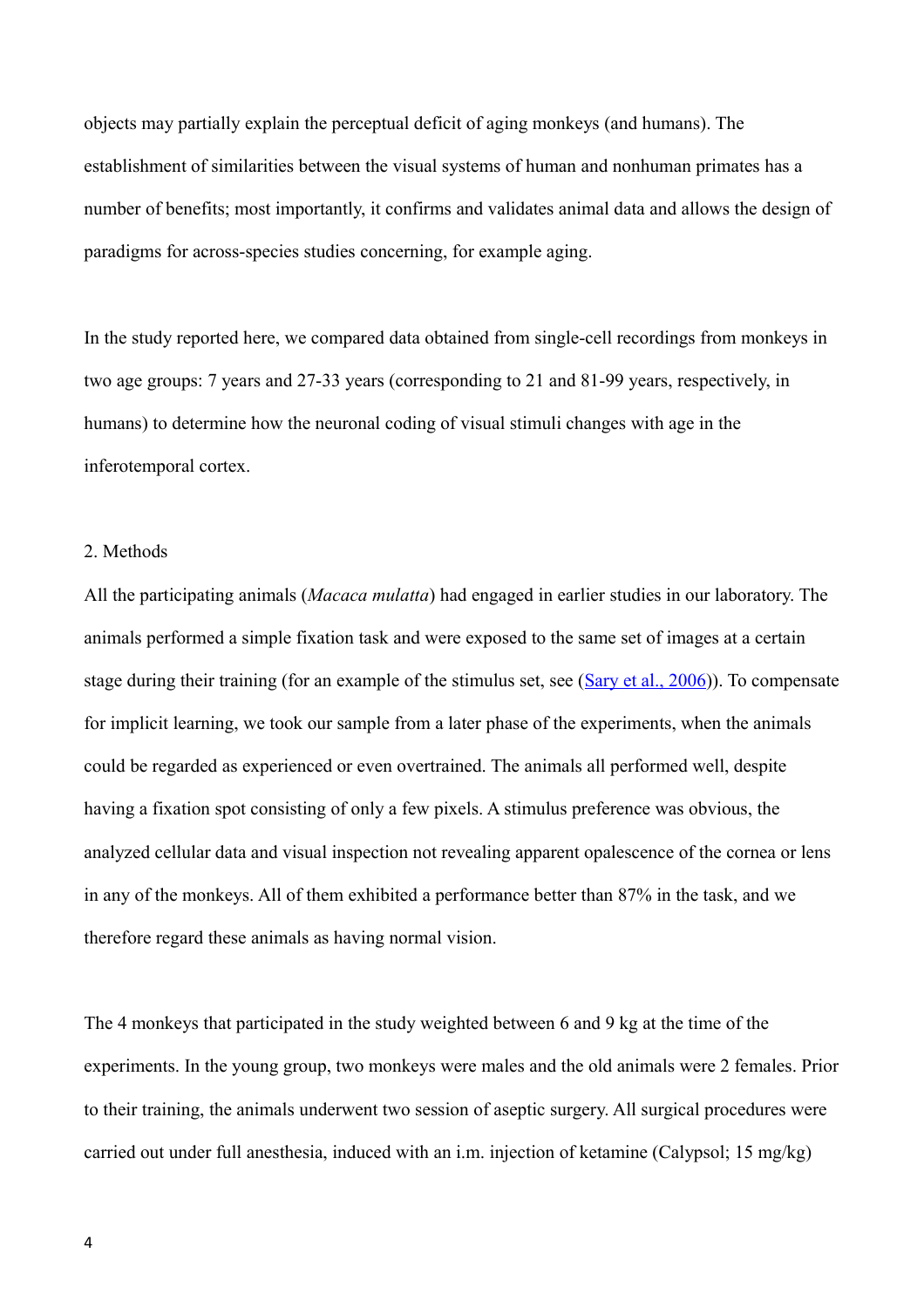and atropine (0.05 mg/kg). An endotracheal tube was inserted into the trachea and anesthesia was maintained with Halothane (1-1.2 %), given in a mixture of N<sub>2</sub>O and O<sub>2</sub> in a ratio of 2:1, or 0.5 mg/kg i.v. midazolam (Dormicum). An i.v. line was inserted for continuous access and physiological saline was given to compensate for fluid loss. Before the surgical procedure, a preventive dose (250 mg) of the antibiotic ceftriaxone (Rocephin) was given. The incision was infiltrated with local anesthetic (Procaine). Nalbuphin and nonsteroidal anti-inflammatory drugs were administered to the animals postoperatively. The arterial oxygen saturation, expired  $CO<sub>2</sub>$  level, heart rate and alveolar concentration of the inhalation narcotic were monitored continuously throughout the surgery. A stainless steel headpost was fixed to the head to keep the animal's head stable, and a search coil was implanted under the conjunctiva [\(Judge et al., 1980\)](#page-18-7) to enable recording of the eye position. The animals performed a fixation task. First, a red fixation point was presented on the monitor (distance: 57 cm) for 500 ms, followed by a gray background (500 ms) and then by the stimulus (500 ms). If the animal maintained fixation (fixation window  $\sim 0.5^{\circ}$ ) until the end of the trial, a reward was given (fruit juice). Biologically non-relevant colored geometrical forms and everyday objects served as stimuli [\(Sary et al., 2006\)](#page-20-10). Stimulus presentation took place in a semi-random fashion. Once a responsive cell had been isolated, a set of effective and non-effective stimuli were chosen and the neuronal responses were recorded with the use of these stimuli. This allowed us to construct stimulus-preference tuning curves, a feature characteristic of IT cells. The neuronal activity from the IT was recorded by using standard electrophysiological methods. Cellular activity was analyzed offline by means of Statistica (Statsoft) and MATLAB (Math Works). All procedures relating to the surgery and training of the animals conformed fully to the NIH standards and had been approved in advance by the Ethical Council of the University of Szeged.

To characterize the recorded neuronal responses, the following parameters were used:

Baseline: the mean activity in a time window of 400 ms preceding stimulus onset.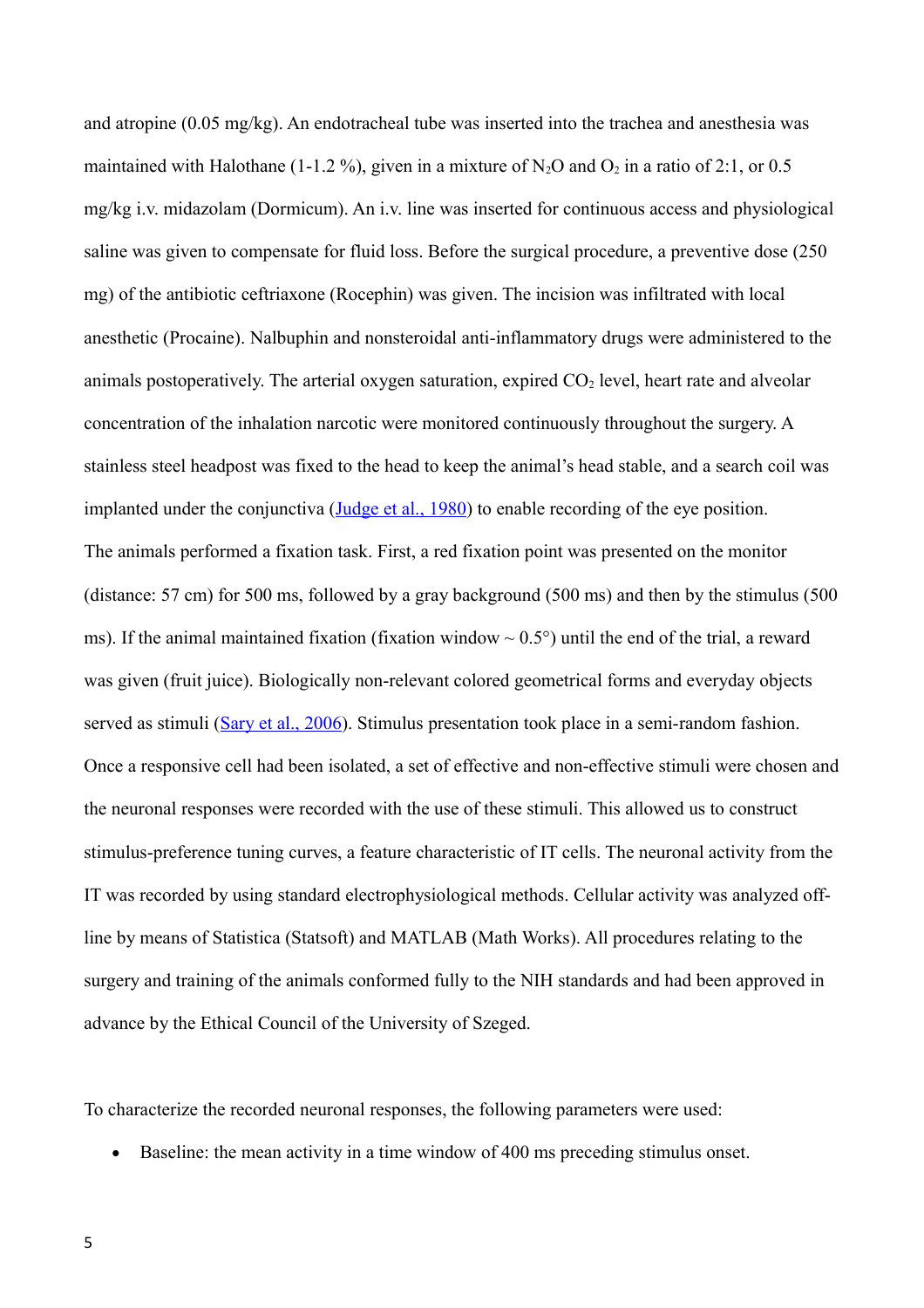- The response latency time: the time from stimulus onset to the start of the neuronal activity. We used the Poisson spike train analysis method, which has previously proved to be reliable in different experimental paradigms [\(Hanes et al., 1995;](#page-18-8) [Sary et al., 2006;](#page-20-10) [Thompson et al.,](#page-20-11)  [1996\)](#page-20-11).
- The net firing rate: the mean baseline activity subtracted from the mean overall activity in a 400-ms time window starting 100 ms after stimulus onset.
- The signal to noise ratio: a value calculated by dividing the net firing rate by the baseline activity. This shows how much the stimulus-related activity differs from the background activity.
- The Fano factor: the standard deviation of probability distribution of the spike counts. This is one of the most widely used statistical parameters with which to describe the variability of the spike trains [\(Churchland et al., 2010\)](#page-17-13).

. The following factors are considered special to neurons which play roles in the sensory perception and discrimination of, for example, the speed and direction of movement or shapes.

• The selectivity index (SI): this is used to describe the stimulus preference of cells.

$$
SI = (R_{max} - R_{min})/(R_{max} + R_{min})
$$

where  $R_{max}$  is the maximal and  $R_{min}$  is the minimum response, respectively, to a particular stimulus set. The closer the value is to 1, the better the cell discriminates between a preferred and a non-preferred stimulus.

 The depth of selectivity index (DSI). Long-term recordings have indicated that the cellular responses can best be characterized by a variable derived from the median of the firing rate [\(Bondar et al., 2009\)](#page-17-12). In the optimal case, i.e. if the cell shows a stimulus preference, the value is 1 or close to it. It is a normalized variable, with the greatest response taken as 1 and the median of the responses being subtracted from it:.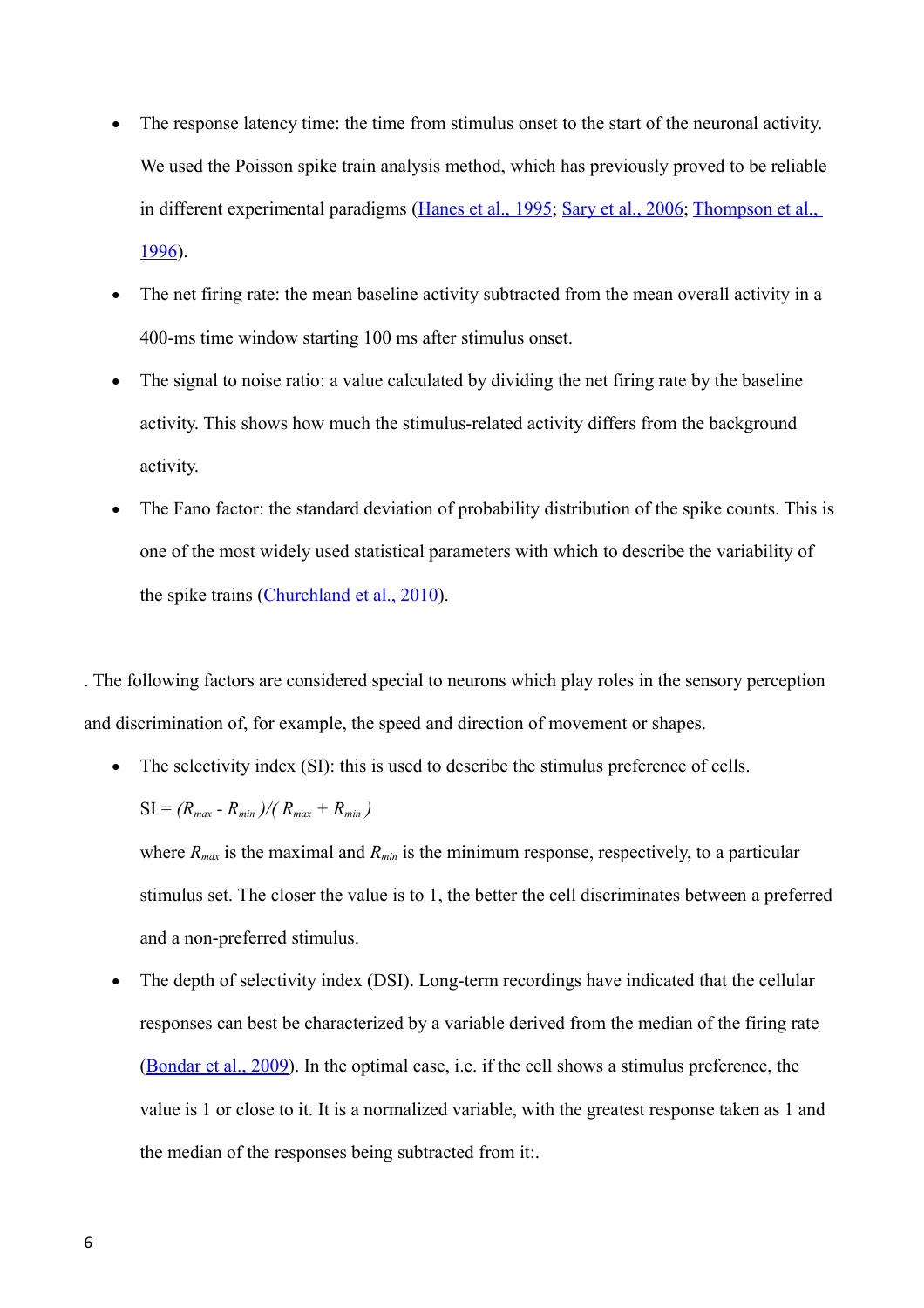## $DSI = [n - (\sum_{i=1,n} R_i/R_{max})]/[n-1],$

where  $R_i$  is the *i*th response to the *n* stimuli, while  $R_{max}$  is the maximum response. The value ranges from 0 to 1, where the highest value indicates that the examined cell reacts to only one stimulus.

• The sparseness index (SP): the ratio between the used and effective stimuli, i.e. the "tail" of the distribution of the cellular responses to the stimulus set [\(Rolls and Tovee, 1995\)](#page-19-6).

$$
SP = [\sum_{i=1,n} (R_i/n)]^2/[\sum_{i=1,n} (R_i^2/n)],
$$

where  $R_i$  is the *i*th response from the responses to a stimulus set containing *n* stimuli. The value can range between 0 and 1. A small SP value means that there are only a few stimuli in the set which can evoke large responses (i.e. there is a stimulus preference), while a large SP values means that most of the stimuli can trigger cellular responses which do not differ too much.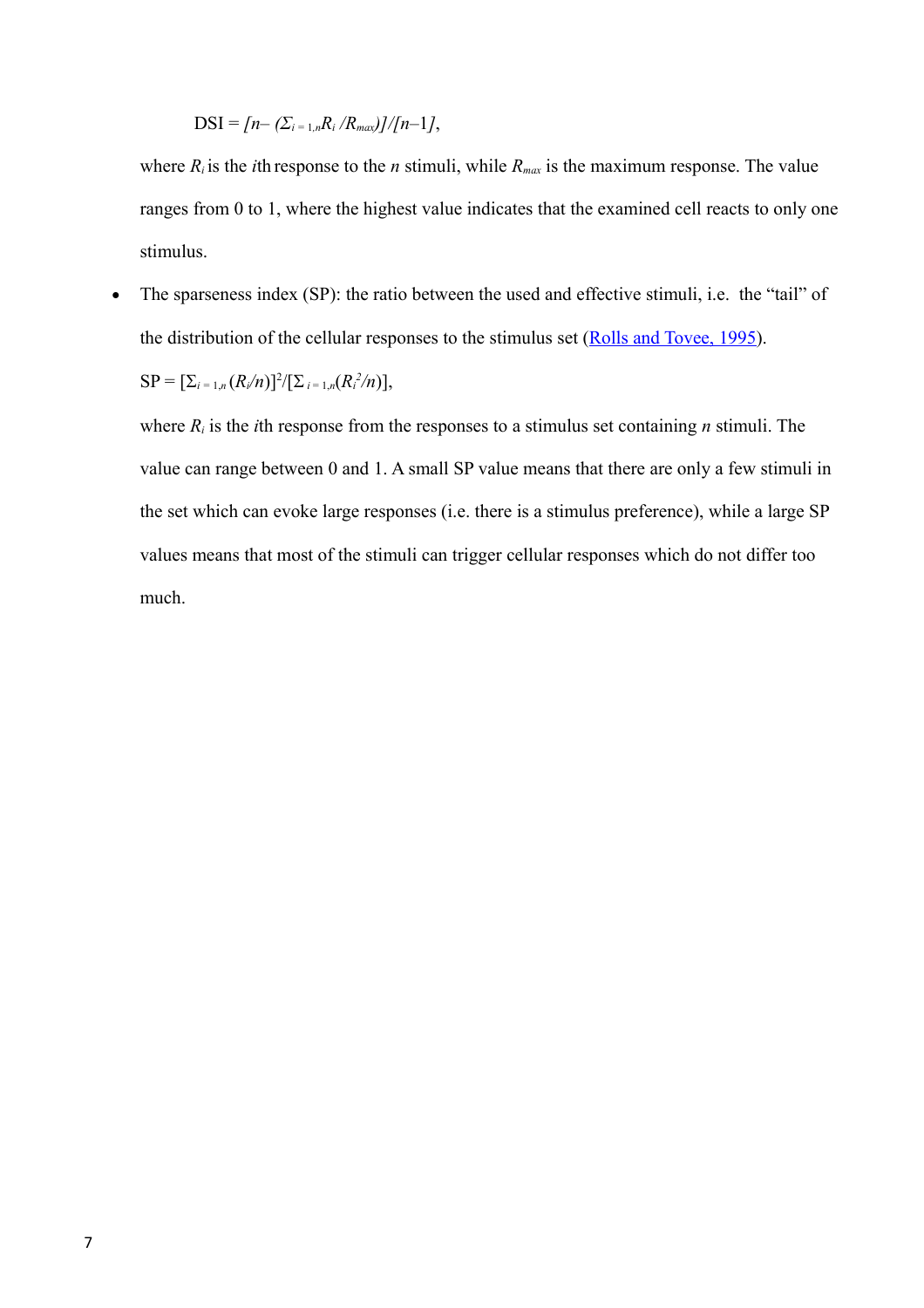**Statistics** 

Nonparametric tests were used throughout the analysis. To verify the differences between groups, we performed a Mann-Whitney U test. Results (U) were compared with the corresponding value of the  $\chi^2$ -table at the same degree of freedom (df). Results were taken as significant if the type I error was less than 5% (*p*<0.05). All values are presented with the median and the interquartile range in the text and in the Figures. Correction for multiple comparisons was applied according to the Bonferroni method. In some cases, however, we present both corrected (*pcorr*) and uncorrected values, as we consider that the Bonferroni correction is too conservative and could mask relevant results so nonparametric permutation test was implemented (number of permutation=5000) (Winkler et al., [2014\)](#page-21-8). Cluster analysis (Ward method) was used to reveal the relationship between possible groups among the variables.

#### 3. Results

We recorded a total of 288 neurons from 4 *Macaca mulatta* monkeys to investigate the functional consequences of neuronal aging. Two groups of data were formed for comparison: a young group ("Young", 2 monkeys, aged 7 years, number of cells: 221) and an old group ("Old", 2 monkeys aged 27 and 33 years, respectively, number of cells: 67).

*First to have an initial analysis of our data set* we rana cluster analysis to determine whether our data form groups according to the age or not. Baseline activity, as the raw data with no modulation were chosen to explore internal pattern of groups. Secondary, latency data were used, as our hypothesis was that this is a primary measure of cell aging [\(Kuba et al., 2012;](#page-18-9) [Wang et al., 2005\)](#page-20-12). The cluster analysis revealed two main clusters, one comprising the data on the 2 Old animals and the other the data on the Young ones.

In the next step, we compared the data on all the registered cells by means of the Mann-Whitney U test.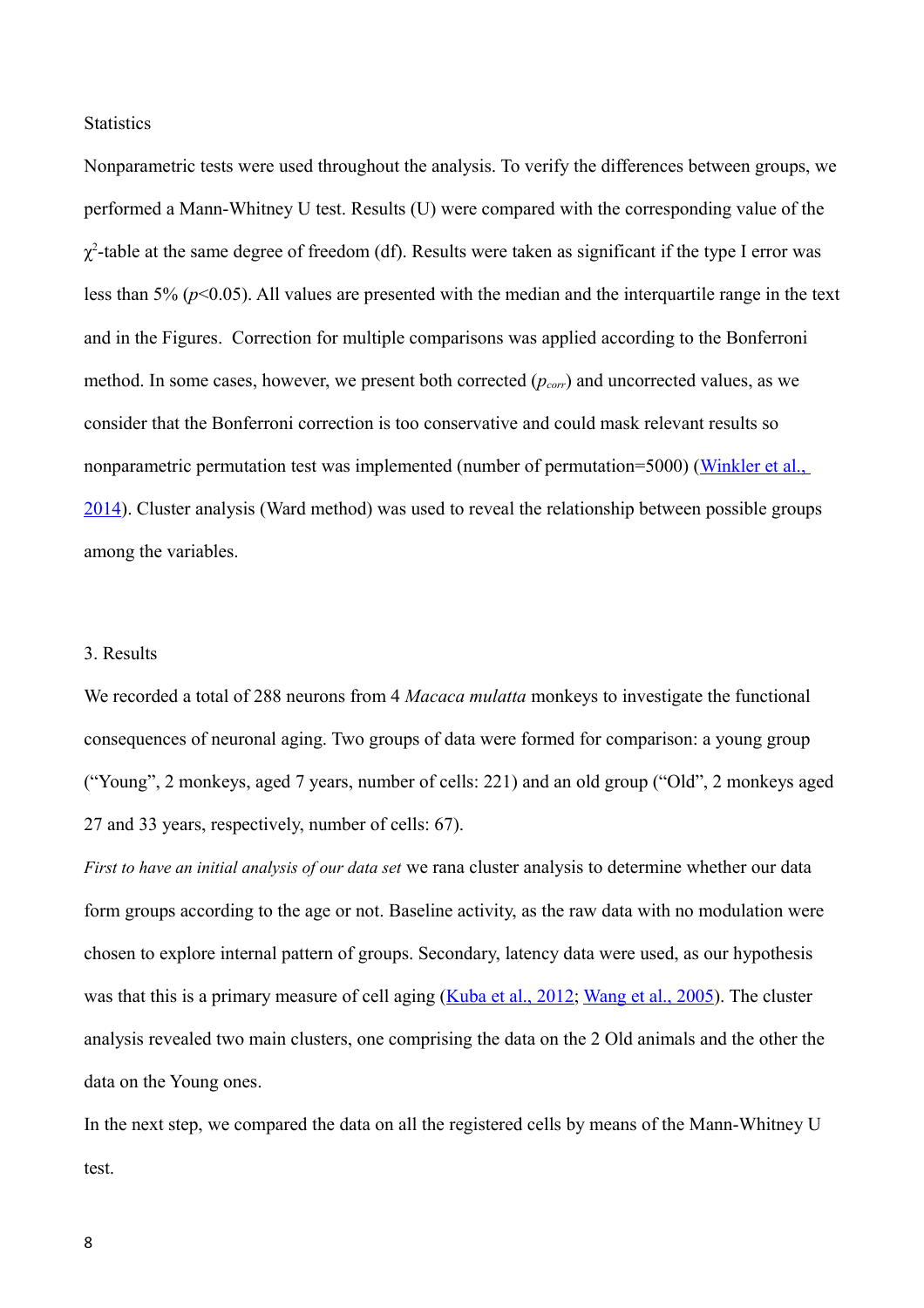The baseline of firing rate did not significantly differ in the 2 groups: 6.00 (2.81 - 9.69) spikes/s in the Young, and 5.23 (2.50 - 10.27) spikes/s in the Old animals, respectively.

The signal-to-noise ratio was 3.63 (2.19 - 6.10) in the Young and 3.26 (2.34 - 6.75) in the Old group. Once again, there was no significant difference between the groups.

The Fano-factor did not indicate differences between the groups either: 1.26 (0.76 - 1.85) and 1.31 (0.84 - 2.00) for the Young and Old groups, respectively.

The net firing rate were likewise not different: 15.67 (8.33 - 25.33) spikes/s vs. 14.33 (8.33 - 24.66) spikes/s, respectively, in the Young-Old comparison.

On the other hand, the latency revealed a difference between the Young and Old groups (Fig. 1): 128.73 (96.88 - 161.86) ms and 147.20 (124.54 - 179.83) ms, respectively; U= 4101.00; *pcorr* < 0.05. SI too demonstrated a difference (U =  $4810.50$ ;  $p_{corr}$  < 0.001) in the Young vs. Old comparison : 0.89 (0.69 - 0.97) and 0.76 (0.47 - 0.90), respectively.

The SP values for the Young-Old groups (Fig. 2) were (0.47 (0.28 - 0.73) and 0.75 (0.56 - 0.90), respectively), this difference was significant, according to the Mann-Whitney test ( $U = 4245.50$ ;  $p_{corr}$  $< 0.001$ ).

DSI similarly pointed to a group difference in the Young-Old comparison: (0.60 (0.44 - 0.79) vs. 0.46 (0.31 - 0.68), respectively; U= 5197.00; *pcorr* < 0.01).

To reduce the biasing effects of unequal samples, we repeated the analysis on 22 randomly chosen cells from all animal. Cells were selected from that stage of the experiments when the animals were considered overtrained. During this phase, the animals worked on a daily basis, achieving  $a > 87\%$ performance rate in the task, and the effect of attentional fluctuation could therefore be minimized.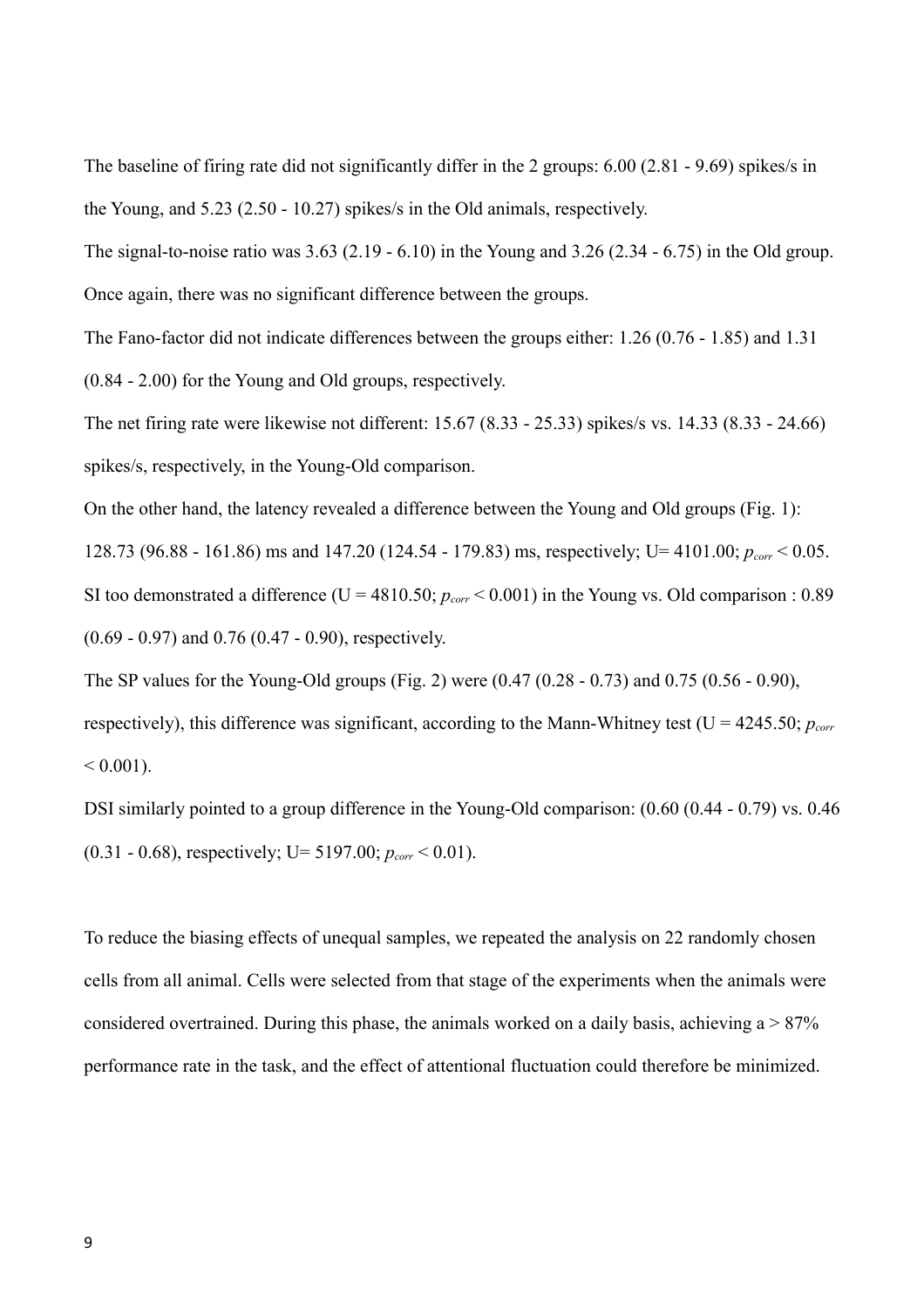As in the analysis involving all the cells, the response latency values of the Young and Old data were statistically different: 124.85 (97.00 - 161.74) ms and 154.51 (129.33 - 178.64) ms, respectively (U = 567.00;  $p_{corr}$  < 0.01).

Here too, the SI values pointed to a significant difference between the groups ( $U = 713.50$ ;  $p <$ 0.034) before the Bonferroni correction, which disappeared after it (*pcorr* < 0.27). Since in our opinion, this difference is essential for understanding neuronal aging and the perceptual decrease, we rerun this comparison with Monte –Carlo method, aside from Bonferroni correction (p<sub>permutation</sub> 0.027). The neuronal selectivity in the two groups were: 0.90 (0.69 - 0.97) vs. 0.81 (0.51 - 0.92). DSI, the same way produced masked result ( $U = 670.00$ ;  $p < 0.013$ ,  $p_{corr} < 0.10$ ), which after randomize, remained relevant  $($ <0.02).

The SP parameters, were significantly different (U = 587.00; *pcor*r < 0.05): 0.46 (0.29 - 0.73) vs. 0.75 (0.51 - 0.88), in the Young and Old groups, respectively.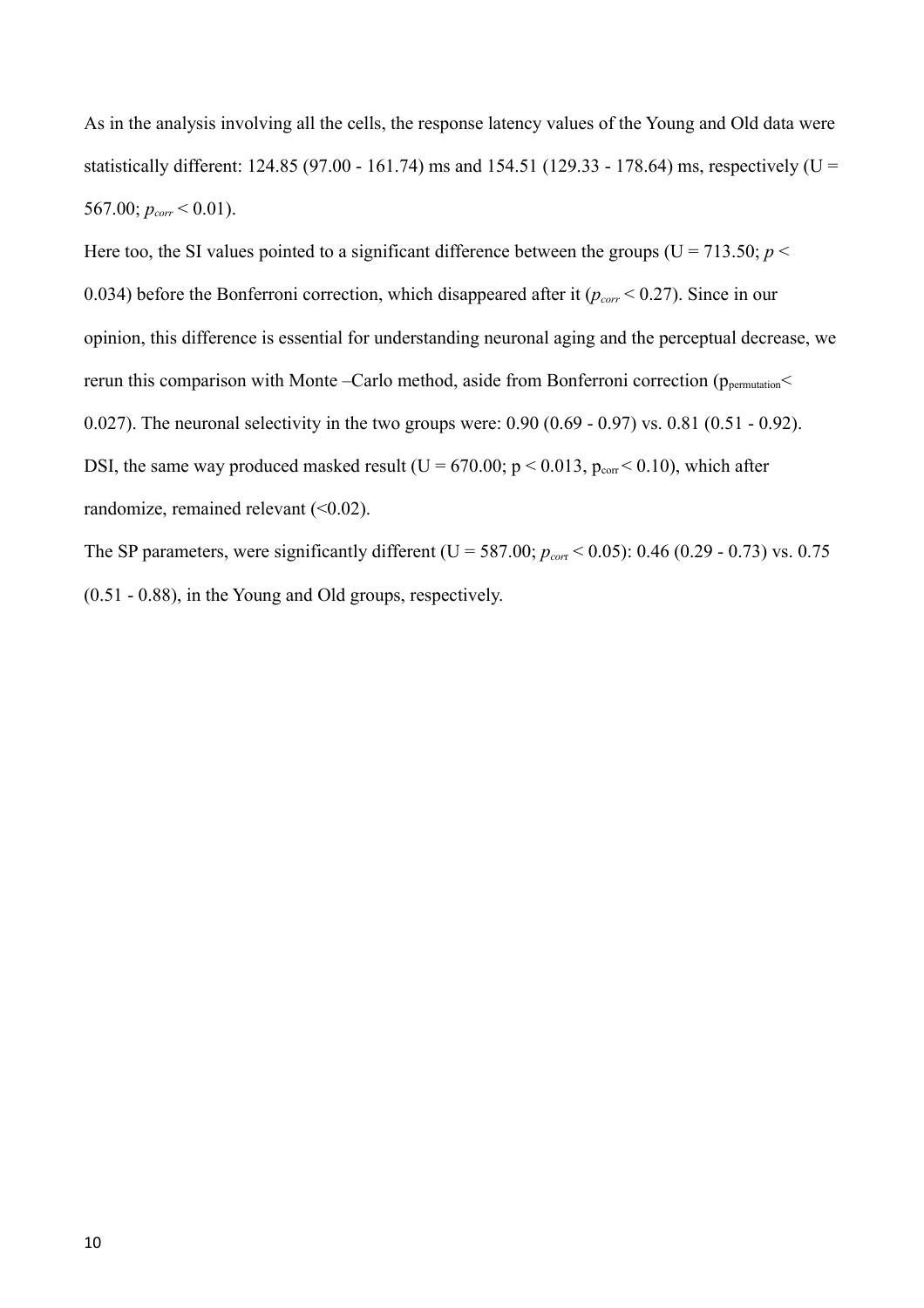## 4. Discussion

Naturally, the best way to study age-related differences would be therefore long-term monitoring  $($   $>$  10 years) of the same subjects, but that is technically not feasible. We compared results obtained from awake, behaving monkeys belonging in two appreciably differing age groups, young and old, while the animals performed the same task, with an identical stimulus set. Differences emerged between the different age groups in the response latencies and selectivity indices.

#### Baseline activity

The baseline activity did not appear to change with aging in these animals, whereas others have reported an elevation in baseline activity in older animals [\(Hua et al., 2006;](#page-18-11) [Schmolesky et al., 2000;](#page-20-3) [Yang et al., 2008\)](#page-21-4). This, and other possible differences between our and other studies, may be explained by the methodological differences: our animals performed a fixation task, while the recordings in other studies were made on anesthetized monkeys, or in animals performing a demanding task (e.g., discrimination, categorization). Although a stimulus preference of neurons and tolerance against identity preserving changes (e.g. stimulus size and position) have been observed in anesthetized animals [\(Hung et al., 2005\)](#page-18-10), it is well known that recording in awake animals has various benefits. It is not necessary to consider the sometimes undulating level of anesthesia, while the cellular response rate is generally higher (this may improve the signal to noise ratio), the latencies may be shorter and the stimulus preference becomes more explicit [\(Tamura and Tanaka,](#page-20-14)  [2001;](#page-20-14) [Tanaka et al., 1991\)](#page-20-13). On the other hand, the task performed may also have an influence on the results.

## Neuronal responsivity

Previous papers have reported an age-related changes in the neuronal response levels in V1, V2 and middle-temporal complex (MT) in monkeys [\(Leventhal et al., 2003;](#page-19-7) [Schmolesky et al., 2000;](#page-20-3) [Wang](#page-20-12)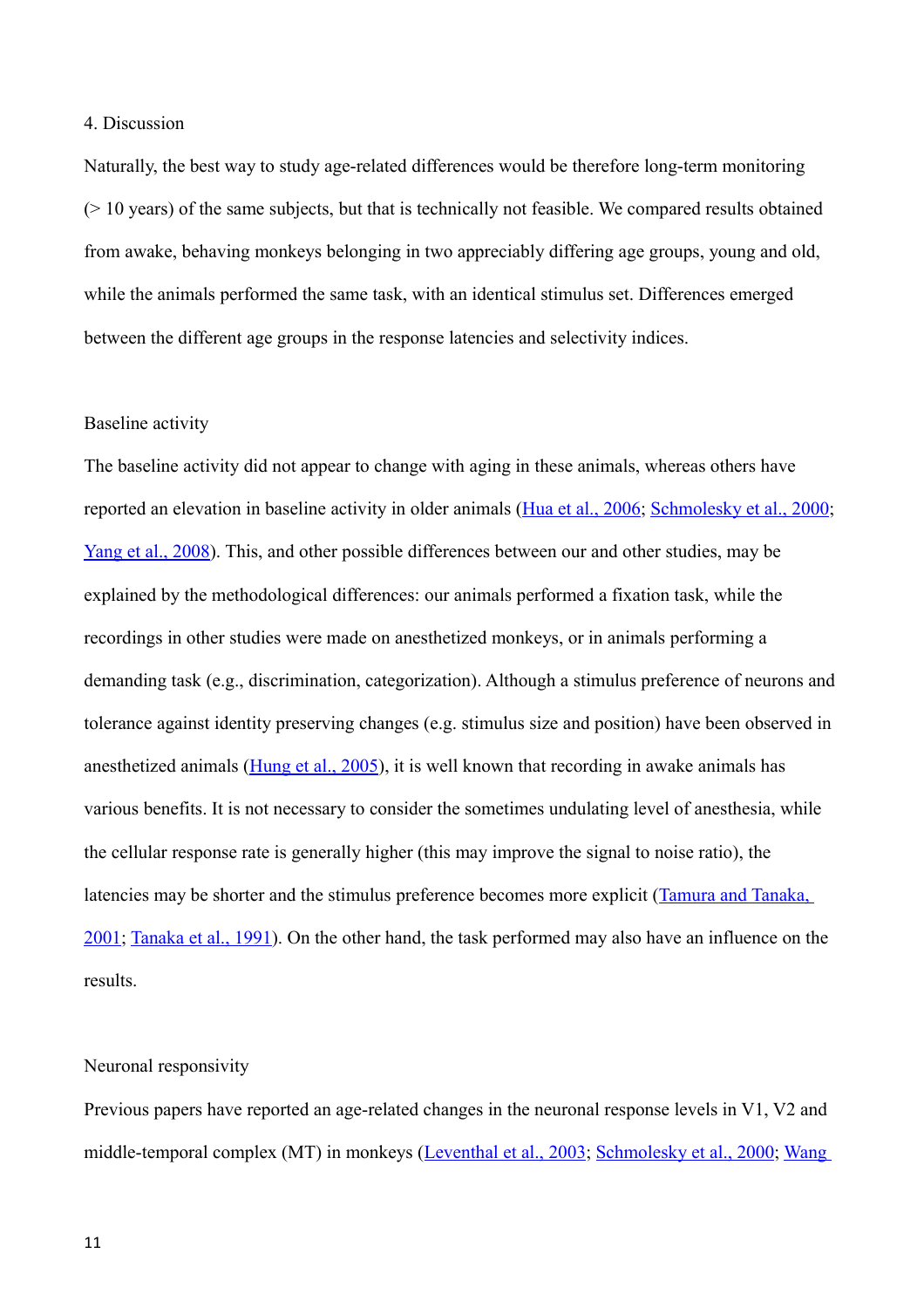[et al., 2005;](#page-20-12) [Yang et al., 2009b\)](#page-21-9), which also affected the signal to noise ratio of the responses. We did not observe any significant change in the responsivity of the neurons between the Young and Old groups, and the signal to noise ratio was not affected either. Since we know of no study in which the age-related activity changes in V1, V2, MT and IT were compared in the same animal, we can not explain of this controversy. It may possible be caused by the differences between awake and anesthetized animals.

A number of neuroimaging studies have reported age-related changes in cerebral activity in human subjects that resemble those observed in our study. An object-identifying PET study demonstrated a decreased inferior temporal regional cerebral blood flow (rCBF) level [\(Schiavetto et al., 2002\)](#page-20-16). Similarly, an age-related attenuation in blood-oxygen-leved dependent (BOLD) signal was detected in the temporal lobe during object recognition [\(Ramsoy et al., 2012\)](#page-19-11). Other reports have shown that a possible impairment in areas needed for the performance of a task may be compensated by an increased activity in the basal ganglia [\(Madden et al., 2004\)](#page-19-10) or frontal cortical regions [\(Grady et al.,](#page-18-14)  [1994;](#page-18-14) [Gutchess et al., 2005;](#page-18-13) [Gutchess et al., 2007\)](#page-18-12) . However, as the coupling of the BOLD signal to neuronal activity has been reported to change with age, care must be taken when young and old subjects are compared in imaging studies [\(D'Esposito et al., 1999\)](#page-17-14).

## Increased latency

It is not possible to explain the origin of the delayed latency times from the data we report here. Some authors argue for a generalized slowing in processing speed during aging [\(Salthouse, 1996\)](#page-20-15) and many papers describe age-related increases in response latencies. An increased response latency was recently observed in rats [\(Wang et al., 2006\)](#page-20-1). Evoked potential studies revealed an increase in the peak latency time of P3 in human subjects during both passive and active tasks, indicating a slowing-down of cognitive tasks at higher ages [\(Morgan and Murphy, 2010\)](#page-19-9). Similarly, the response latency time differences between good and poor performers increased with advancing age [\(Riis et al.,](#page-19-8)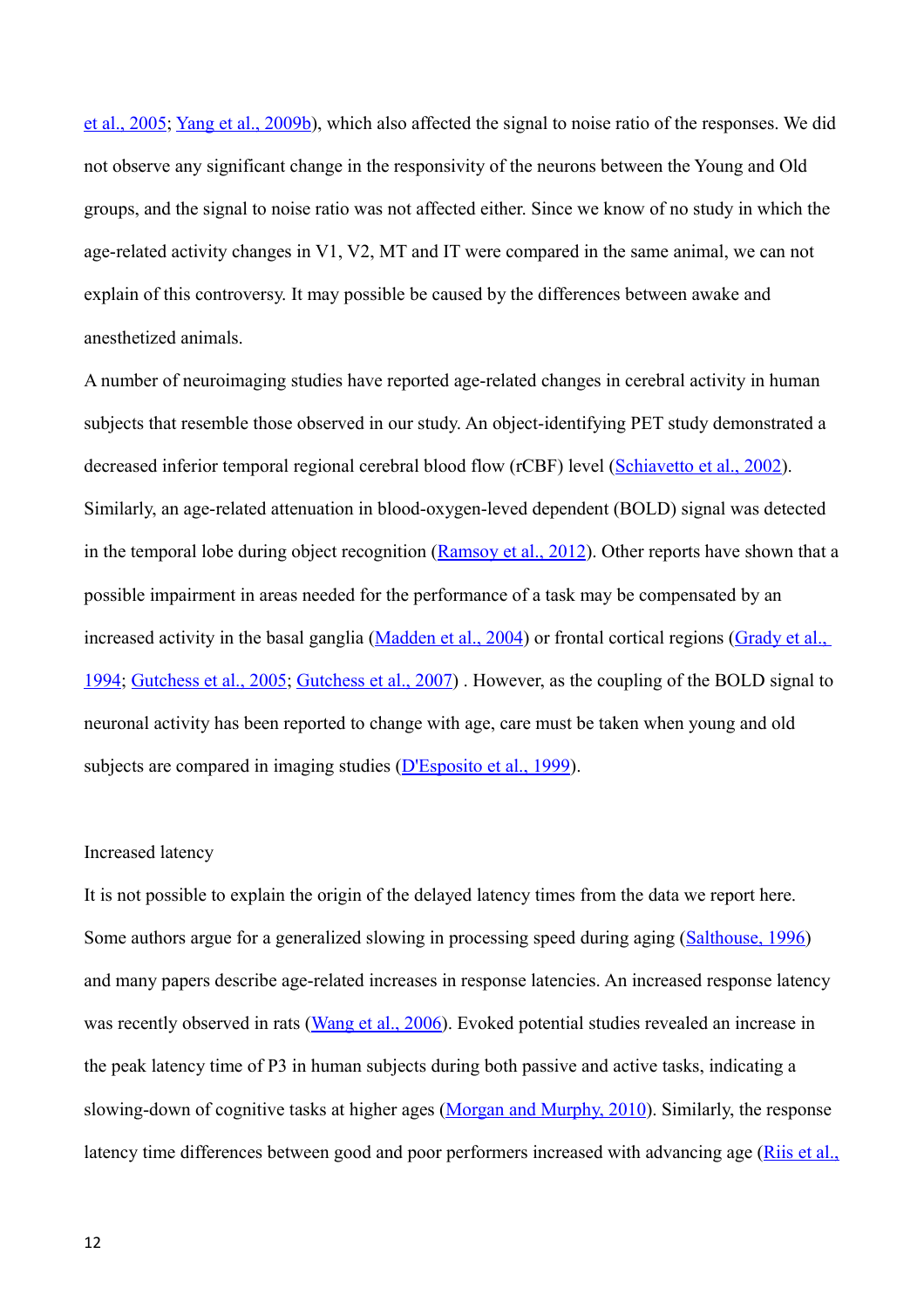[2008\)](#page-19-8), indicating age-dependent factors in visual processing during normal aging. In a PET experiment, a facematching task demonstrated an increase in reaction times [\(Grady et al., 1994\)](#page-18-14). The underlying mechanism is not clear as no decrease was found in the number of retinal ganglion cells [\(Kim et al., 1996\)](#page-18-16) or lateral geniculate body cells (dLGB) [\(Ahmad and Spear, 1993\)](#page-17-15) during aging. On the other hand, changes have been discovered in layer 3 of V1, but these did not affect the electrophysiological properties [\(Luebke et al., 2013\)](#page-19-17), and significant decreases were not found in the total numbers of V1 neurons and glias [\(Giannaris and Rosene, 2012\)](#page-18-15). This might direct attention to age-related functional changes. Recent results suggest that myelin breakdown can affect the processing speed [\(Lu et al., 2011;](#page-19-16) [Lu et al., 2013\)](#page-19-15), and we hypothesize that this might be the reason for the increased response latencies observed. This idea is supported by the fact that there is a strong correlation between age-related myelin breakdown and the cognitive impairment in monkeys [\(Peters](#page-19-14)  and Sethares,  $2002$ ). Moreover, the axonal conduction velocity is decreased in aged cats ( $X$ i et al., [1999\)](#page-21-10). The electrophysiological properties change together with the age-associated deterioration of the myelin in the cortex [\(Luebke et al., 2010\)](#page-19-13). This slowing-down could be a general phenomenon in the nervous system, but certainly affects the corresponding visual cortical areas too (Peters et al., [2000\)](#page-19-12).

## Change in stimulus selectivity

The key to the perception of different aspects of the visual stimulus is probably a set of neurons with stimulus selectivity (or more precisely, stimulus preference) for a particular parameter (speed, direction, orientation, shape, color, etc.), and thus an altered preference or influencing the firing pattern of these neurons will have an impact on the perception of the particular item (Salzman and [Newsome, 1994\)](#page-20-18). Minor functional age-related changes have been observed in the dLGB [\(Spear et](#page-20-17)  [al., 1994\)](#page-20-17), and in the higher stages of the visual hierarchy the changes are more expressed [\(Schmolesky et al., 2000\)](#page-20-3). It is suggested, for instance, that V2 is more affected than V1 [\(Yu et al.,](#page-21-2)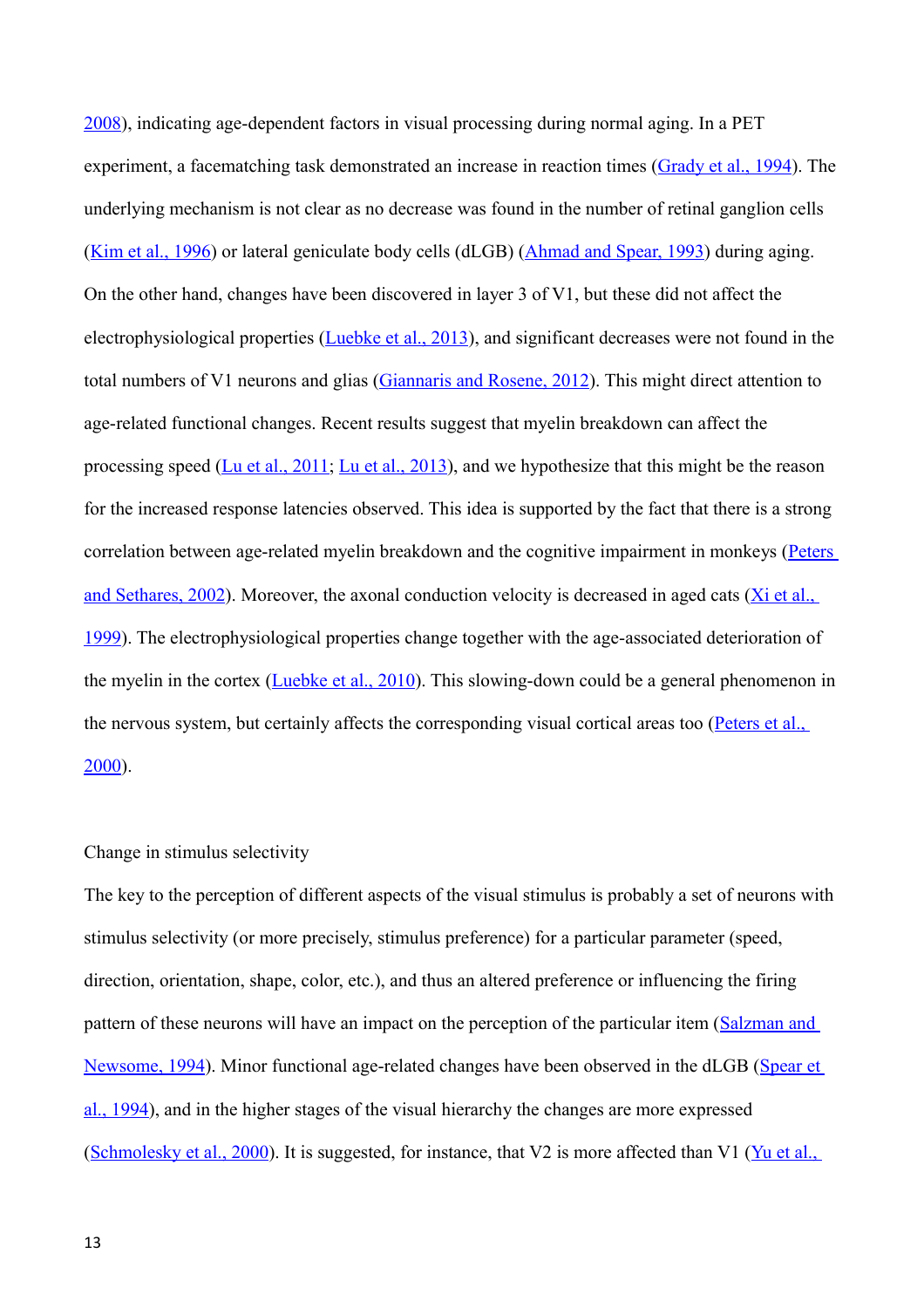[2006\)](#page-21-2), similarly to higher levels [\(Liang et al., 2010\)](#page-19-0). Indeed, there is a clear distinction between the aging of simple and complex cells in V1 [\(Liang et al., 2012\)](#page-19-18). Changes in speed representation and increased response variability in the MT, might well explain the altered speed perception in aging humans; such findings were interpreted by supposing a decreased number of glycinergic neurons [\(Yang et al., 2009a;](#page-21-3) [Yang et al., 2009b\)](#page-21-9), but a decreased number of interneurons in the cortex has also been reported [\(Coleman and Flood, 1987\)](#page-17-17). The shape selectivity in IT receptive fields is formed by GABAergic neurons [\(Wang et al., 2002\)](#page-20-21). It might be that the number of these neurons decreases with age, and that this leads to an altered shape preference. Further, microstructural changes including a deterioration of the myelin sheets [\(Inano et al., 2011\)](#page-18-18) and changes in the white matter (fractional anisotropy in the occipital region) [\(Van Impe et al., 2012\)](#page-20-20) were postulated to be possible predictors of sensory degeneration. Others have reported an accumulation of microglia and oligodendrocytes in the primary auditory and visual cortices [\(Tremblay et al., 2012\)](#page-20-19). A possible explanation was suggested for the impairment of effectivity in sensory-perceptual processing following the finding of decrease in occipital gray matter and activity [\(Kalpouzos et al., 2012\)](#page-18-17). A reduced gray matter volume and decreased discrimination capability reflecting aging of the brain have likewise been reported [\(Carp et al., 2010\)](#page-17-16). Human experiments clearly demonstrated agerelated changes in shape perception [\(McKendrick et al., 2010;](#page-19-1) [Weymouth and McKendrick, 2012\)](#page-21-6) and visuospatial memory [\(Carp et al., 2010\)](#page-17-16), though the results appear to depend strongly on the experimental methods used [\(Habak et al., 2009\)](#page-18-0).

It seems, that from middle age on, the changes in neuronal activity that result in perceptual deficits become increasingly explicit. This was recently illustrated by Riis [\(Riis et al., 2008\)](#page-19-8).

As regards age-related deficits, several of the above papers suggested a structural deterioration of the neuronal mechanisms supporting visual perception. On the other hand, many findings lend support to the hypothesis that perceptual impairments in aging are due to functional rather than morphological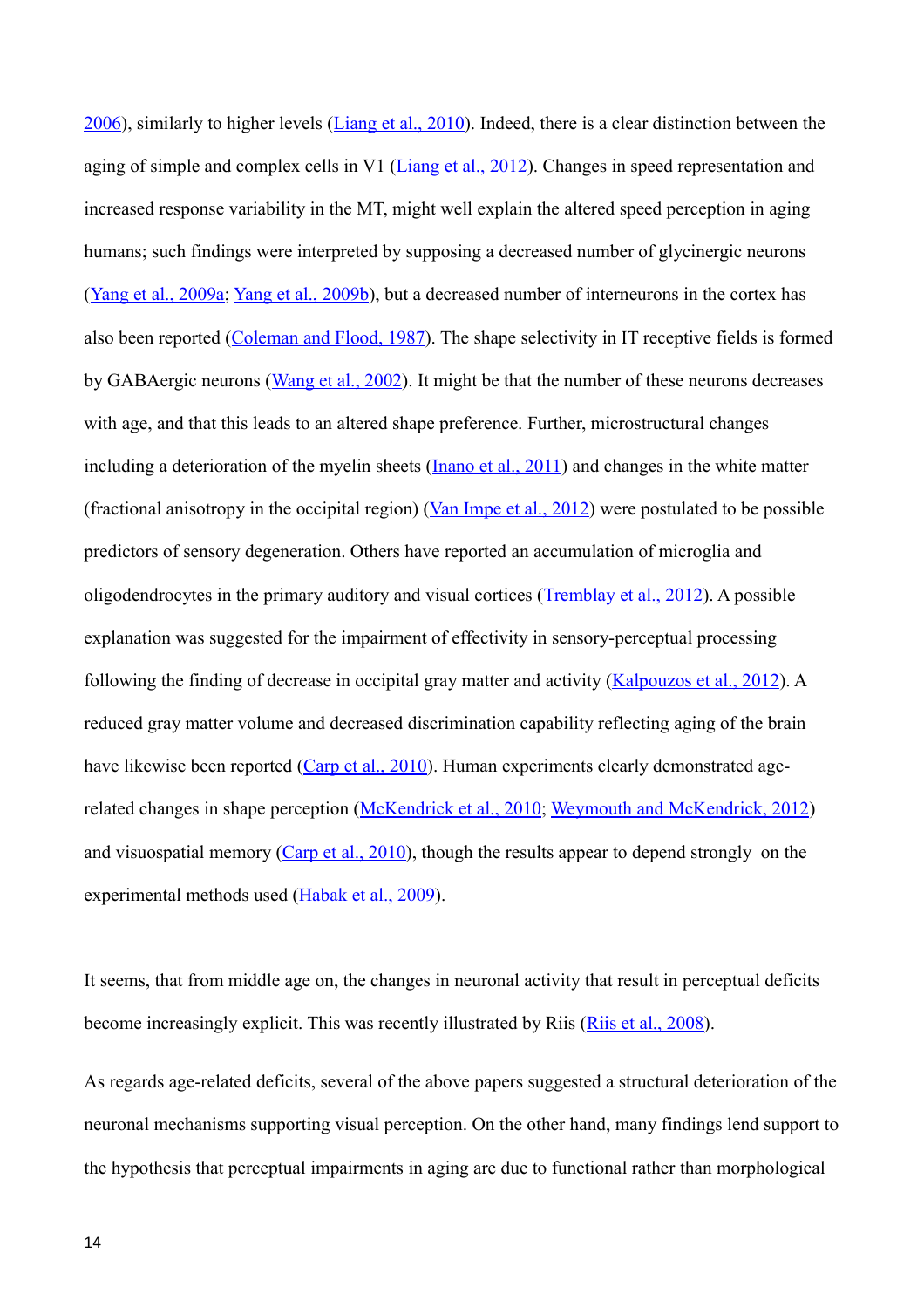changes, which affect the communication between neurons [\(Hua et al., 2006;](#page-18-11) [Leventhal et al., 2003;](#page-19-7) [Mendelson and Wells, 2002;](#page-19-19) [Schmolesky et al., 2000;](#page-20-3) [Wang et al., 2006;](#page-20-1) [Yang et al., 2008\)](#page-21-4).

Unfortunately our findings do not allow a decision between the mechanisms mentioned above; we have merely demonstrated a phenomenon that has previously not been described.

In summary, we have reported an increase in response latency and a worsening of the stimulus selectivity in the monkey homolog of the human LOC, which might, explain, at least partially the uncertainties in visual perception observed in the elderly.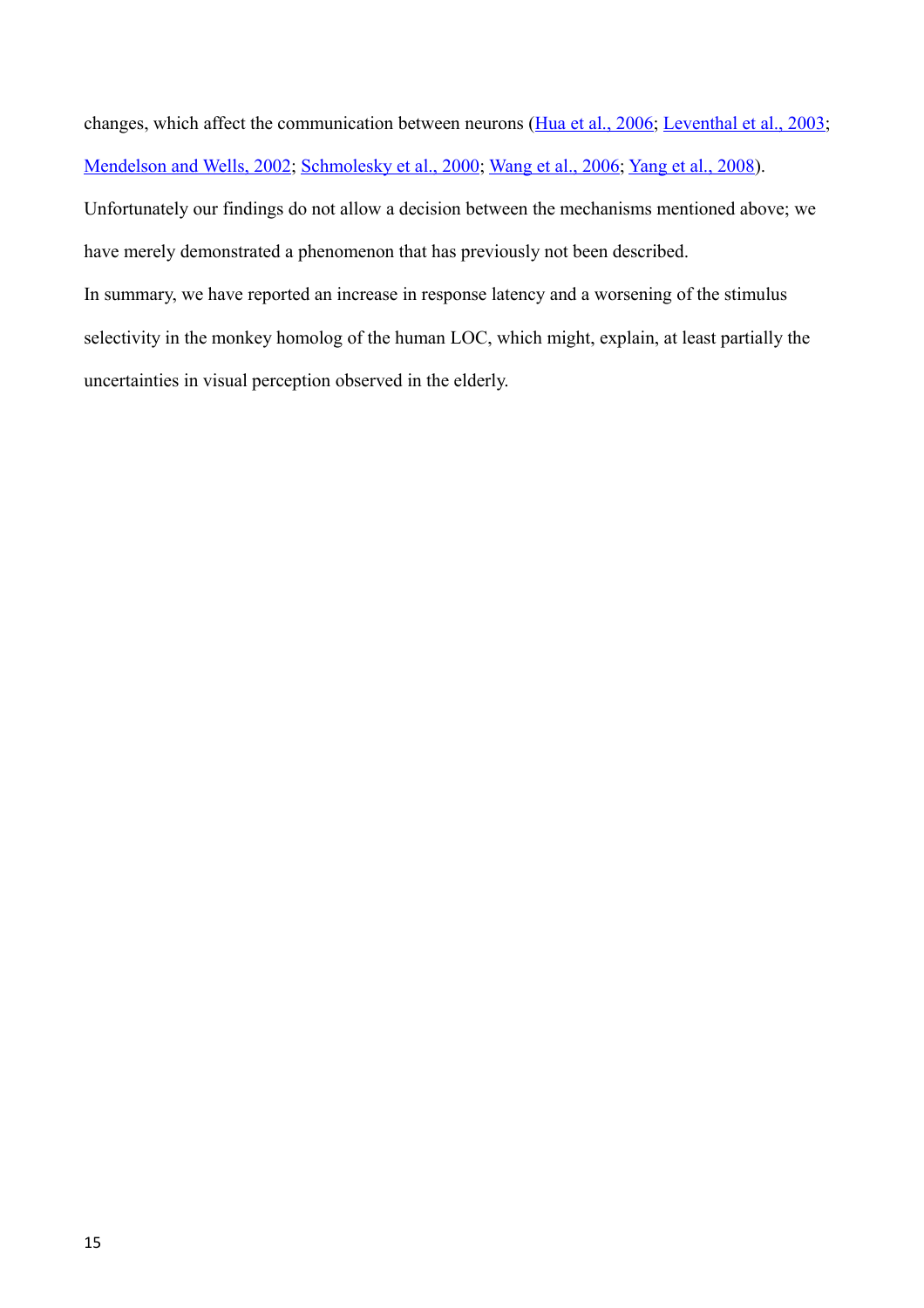## Figure legends

## Fig. 1.

Neuronal response latencies in the two age groups, calculated by the Poisson analysis method, and seen to be the longer in the Old group.

# Fig.2.

Sparseness indices in the two age groups. Sparseness is the "tail" of the distribution of responses to a particular stimulus set. A low value indicates that s cell has a stimulus preference, i.e. there are only few stimuli that evoke high responses. The Old group displayed a significantly higher sparseness, indicating less stimulus selectivity.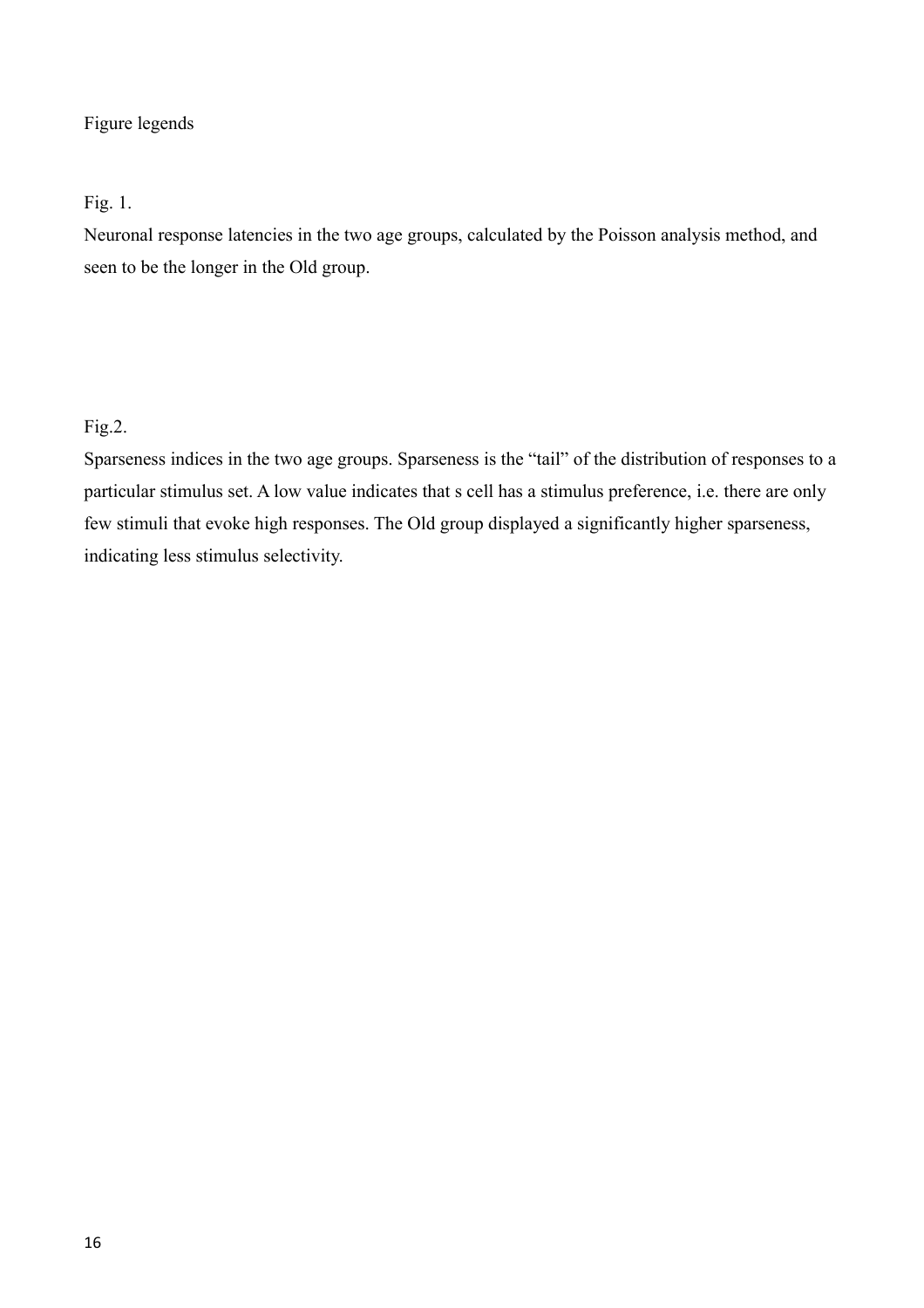Acknowledgements

This research was supported by Országos Tudományos Kutatási Alap (OTKA) K83671 awarded to Gy. Sáry. The authors thank P. Liszli, G. Dosai and L. Rácz for technical support and for taking care of the animals and J. Navracsics for proof-reading the manuscript. This research was supported by the European Union and the State of Hungary, co-financed by the European Social Fund in the framework of TÁMOP-4.2.4.A/ 2-11/1-2012-0001 'National Excellence Program'.

Disclosure Statement: there are no actual or potential conflicts of interest.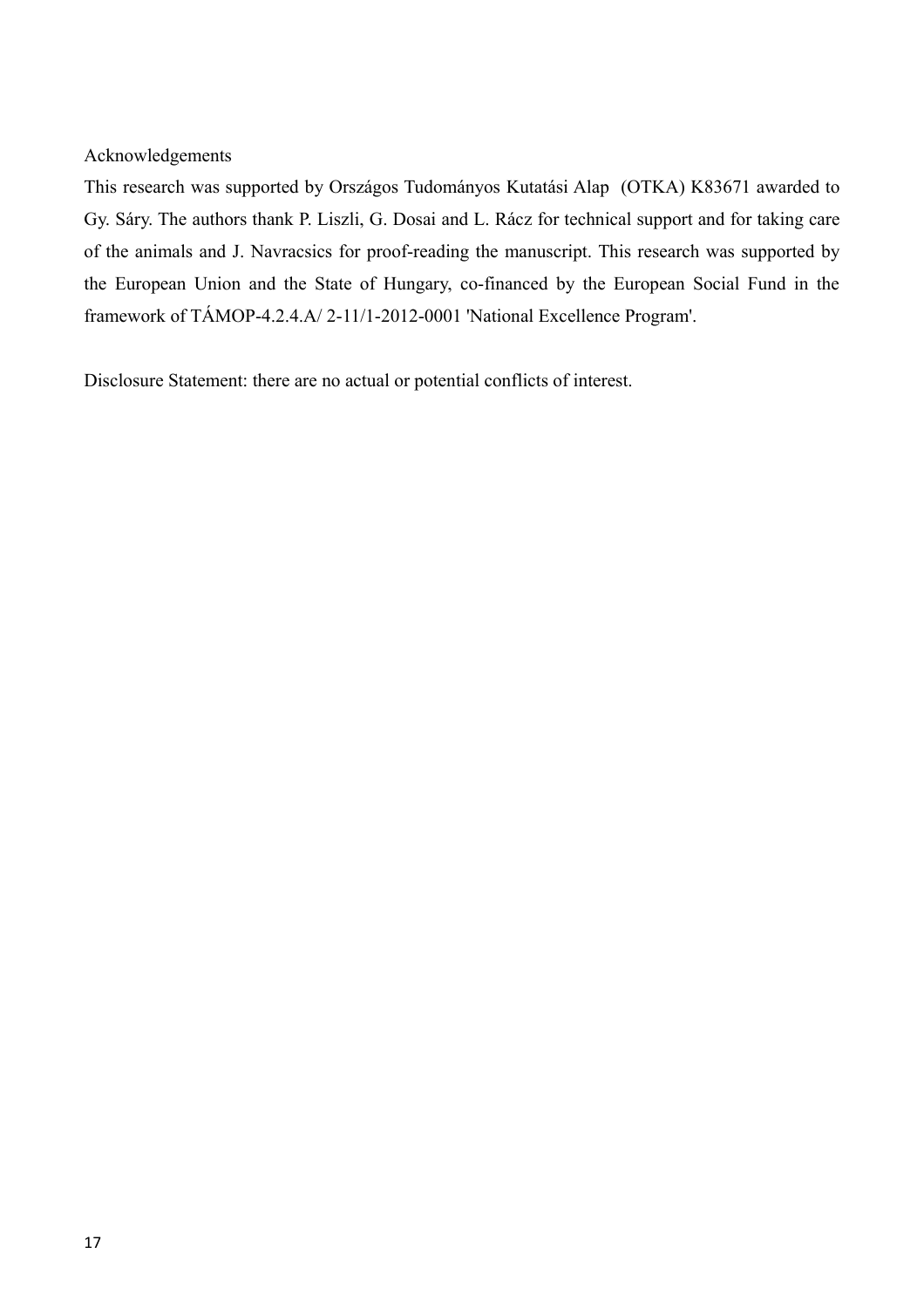Cited References

- <span id="page-17-11"></span>Afraz, S.R., Kiani, R., Esteky, H., 2006. Microstimulation of inferotemporal cortex influences face categorization. Nature. 442**,** 692-5.
- <span id="page-17-15"></span>Ahmad, A., Spear, P.D., 1993. Effects of aging on the size, density, and number of rhesus monkey lateral geniculate neurons. J Comp Neurol. 334**,** 631-43.
- <span id="page-17-10"></span>Allred, S., Liu, Y., Jagadeesh, B., 2005. Selectivity of inferior temporal neurons for realistic pictures predicted by algorithms for image database navigation. J Neurophysiol. 94**,** 4068-81.
- <span id="page-17-3"></span>Andersen, G.J., 2012. Aging and Vision: Changes in Function and Performance from Optics to Perception. Wiley Interdiscip Rev Cogn Sci. 3**,** 403-410.
- <span id="page-17-0"></span>Baleydier, C., Morel, A., 1992. Segregated thalamocortical pathways to inferior parietal and inferotemporal cortex in macaque monkey. Vis Neurosci. 8**,** 391-405.
- <span id="page-17-5"></span>Bennett, P.J., Sekuler, R., Sekuler, A.B., 2007. The effects of aging on motion detection and direction identification. Vision Res. 47**,** 799-809.
- <span id="page-17-4"></span>Betts, L.R., Sekuler, A.B., Bennett, P.J., 2007. The effects of aging on orientation discrimination. Vision Res. 47**,** 1769- 80.
- <span id="page-17-12"></span>Bondar, I.V., Leopold, D.A., Richmond, B.J., Victor, J.D., Logothetis, N.K., 2009. Long-term stability of visual pattern selective responses of monkey temporal lobe neurons. PLoS One. 4**,** e8222.
- <span id="page-17-16"></span>Carp, J., Gmeindl, L., Reuter-Lorenz, P.A., 2010. Age differences in the neural representation of working memory revealed by multi-voxel pattern analysis. Front Hum Neurosci. 4**,** 217.
- <span id="page-17-7"></span>Carter, S.E., Campbell, E.M., Sanson-Fisher, R.W., Redman, S., Gillespie, W.J., 1997. Environmental hazards in the homes of older people. Age Ageing. 26**,** 195-202.
- <span id="page-17-2"></span>Chee, M.W.L., Goh, J.O.S., Venkatraman, V., Tan, J.C., Gutchess, A., Sutton, B., Hebrank, A., Leshikar, E., Park, D., 2006. Age-related changes in object processing and contextual binding revealed using fMR adaptation. Journal of Cognitive Neuroscience. 18**,** 495-507.
- <span id="page-17-13"></span>Churchland, M.M., Yu, B.M., Cunningham, J.P., Sugrue, L.P., Cohen, M.R., Corrado, G.S., Newsome, W.T., Clark, A.M., Hosseini, P., Scott, B.B., Bradley, D.C., Smith, M.A., Kohn, A., Movshon, J.A., Armstrong, K.M., Moore, T., Chang, S.W., Snyder, L.H., Lisberger, S.G., Priebe, N.J., Finn, I.M., Ferster, D., Ryu, S.I., Santhanam, G., Sahani, M., Shenoy, K.V., 2010. Stimulus onset quenches neural variability: a widespread cortical phenomenon. Nat Neurosci. 13**,** 369-78.
- <span id="page-17-17"></span>Coleman, P.D., Flood, D.G., 1987. Neuron numbers and dendritic extent in normal aging and Alzheimer's disease. Neurobiol Aging. 8**,** 521-45.
- <span id="page-17-14"></span>D'Esposito, M., Zarahn, E., Aguirre, G.K., Rypma, B., 1999. The effect of normal aging on the coupling of neural activity to the bold hemodynamic response. Neuroimage. 10**,** 6-14.
- <span id="page-17-1"></span>Dean, P., 1976. Effects of inferotemporal lesions on the behavior of monkeys. Psychol Bull. 83**,** 41-71.
- <span id="page-17-9"></span>Denys, K., Vanduffel, W., Fize, D., Nelissen, K., Peuskens, H., Van Essen, D., Orban, G.A., 2004. The processing of visual shape in the cerebral cortex of human and nonhuman primates: a functional magnetic resonance imaging study. J Neurosci. 24**,** 2551-65.
- <span id="page-17-6"></span>Desapriya, E., Harjee, R., Brubacher, J., Chan, H., Hewapathirane, D.S., Subzwari, S., Pike, I., 2014. Vision screening of older drivers for preventing road traffic injuries and fatalities. Cochrane Database Syst Rev. 2**,** CD006252.
- <span id="page-17-8"></span>DeYoe, E.A., Carman, G.J., Bandettini, P., Glickman, S., Wieser, J., Cox, R., Miller, D., Neitz, J., 1996. Mapping striate and extrastriate visual areas in human cerebral cortex. Proc Natl Acad Sci U S A. 93**,** 2382-2386.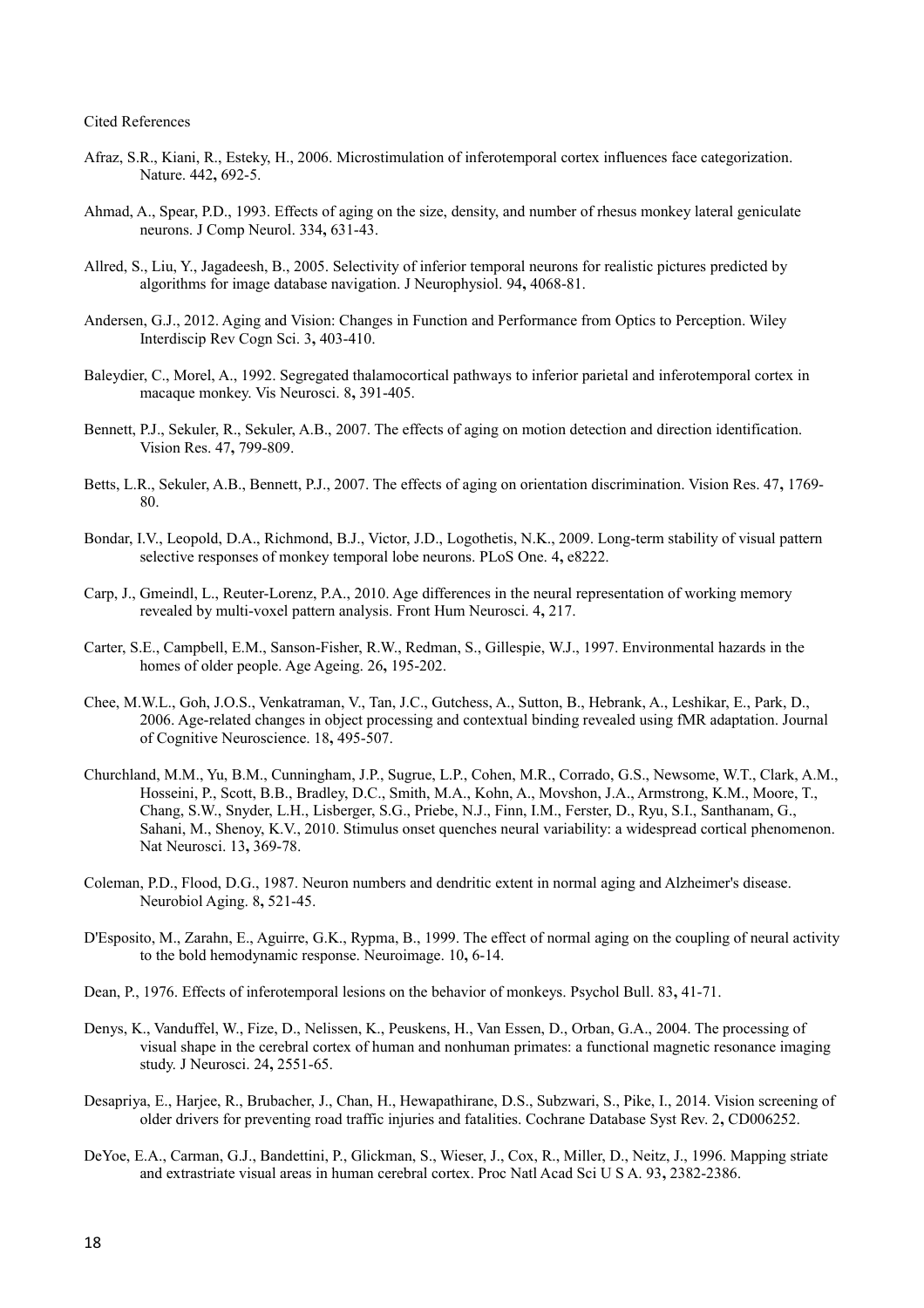- <span id="page-18-3"></span>Fernandes, A., Bradley, D.V., Tigges, M., Tigges, J., Herndon, J.G., 2003. Ocular measurements throughout the adult life span of rhesus monkeys. Invest Ophthalmol Vis Sci. 44**,** 2373-2380.
- <span id="page-18-6"></span>Fize, D., Vanduffel, W., Nelissen, K., Denys, K., Chef d'Hotel, C., Faugeras, O., Orban, G.A., 2003. The retinotopic organization of primate dorsal V4 and surrounding areas: A functional magnetic resonance imaging study in awake monkeys. J Neurosci. 23**,** 7395-406.
- <span id="page-18-4"></span>Gallagher, M., Rapp, P.R., 1997. The use of animal models to study the effects of aging on cognition. Annual Review of Psychology. 48**,** 339-370.
- <span id="page-18-15"></span>Giannaris, E.L., Rosene, D.L., 2012. A stereological study of the numbers of neurons and glia in the primary visual cortex across the lifespan of male and female rhesus monkeys. J Comp Neurol. 520**,** 3492-508.
- <span id="page-18-14"></span>Grady, C.L., Maisog, J.M., Horwitz, B., Ungerleider, L.G., Mentis, M.J., Salerno, J.A., Pietrini, P., Wagner, E., Haxby, J.V., 1994. Age-related changes in cortical blood flow activation during visual processing of faces and location. J Neurosci. 14**,** 1450-62.
- <span id="page-18-13"></span>Gutchess, A.H., Welsh, R.C., Hedden, T., Bangert, A., Minear, M., Liu, L.L., Park, D.C., 2005. Aging and the neural correlates of successful picture encoding: frontal activations compensate for decreased medial-temporal activity. J Cogn Neurosci. 17**,** 84-96.
- <span id="page-18-12"></span>Gutchess, A.H., Ieuji, Y., Federmeier, K.D., 2007. Event-related potentials reveal age differences in the encoding and recognition of scenes. J Cogn Neurosci. 19**,** 1089-103.
- <span id="page-18-0"></span>Habak, C., Wilkinson, F., Wilson, H.R., 2009. Preservation of shape discrimination in aging. J Vis. 9**,** 18 1-8.
- <span id="page-18-8"></span>Hanes, D.P., Thompson, K.G., Schall, J.D., 1995. Relationship of presaccadic activity in frontal eye field and supplementary eye field to saccade initiation in macaque: Poisson spike train analysis. Exp Brain Res. 103**,** 85- 96.
- <span id="page-18-11"></span>Hua, T., Li, X., He, L., Zhou, Y., Wang, Y., Leventhal, A.G., 2006. Functional degradation of visual cortical cells in old cats. Neurobiol Aging. 27**,** 155-62.
- <span id="page-18-10"></span>Hung, C.P., Kreiman, G., Poggio, T., DiCarlo, J.J., 2005. Fast readout of object identity from macaque inferior temporal cortex. Science. 310**,** 863-866.
- <span id="page-18-1"></span>Hutman, L.P., Sekuler, R., 1980. Spatial vision and aging. II: Criterion effects. J Gerontol. 35**,** 700-6.
- <span id="page-18-18"></span>Inano, S., Takao, H., Hayashi, N., Abe, O., Ohtomo, K., 2011. Effects of age and gender on white matter integrity. AJNR Am J Neuroradiol. 32**,** 2103-9.
- <span id="page-18-7"></span>Judge, S.J., Richmond, B.J., Chu, F.C., 1980. Implantation of magnetic search coils for measurement of eye position: an improved method. Vision Res. 20**,** 535-8.
- <span id="page-18-2"></span>Kallstrand-Eriksson, J., Baigi, A., Buer, N., Hildingh, C., 2013. Perceived vision-related quality of life and risk of falling among community living elderly people. Scandinavian Journal of Caring Sciences. 27**,** 433-439.
- <span id="page-18-17"></span>Kalpouzos, G., Persson, J., Nyberg, L., 2012. Local brain atrophy accounts for functional activity differences in normal aging. Neurobiol Aging. 33**,** 623 e1-623 e13.
- <span id="page-18-16"></span>Kim, C.B., Tom, B.W., Spear, P.D., 1996. Effects of aging on the densities, numbers, and sizes of retinal ganglion cells in rhesus monkey. Neurobiol Aging. 17**,** 431-8.
- <span id="page-18-5"></span>Kourtzi, Z., Tolias, A.S., Altmann, C.F., Augath, M., Logothetis, N.K., 2003. Integration of local features into global shapes: monkey and human FMRI studies. Neuron. 37**,** 333-346.
- <span id="page-18-9"></span>Kuba, M., Kremlacek, J., Langrova, J., Kubova, Z., Szanyi, J., Vit, F., 2012. Aging effect in pattern, motion and cognitive visual evoked potentials. Vision Res. 62**,** 9-16.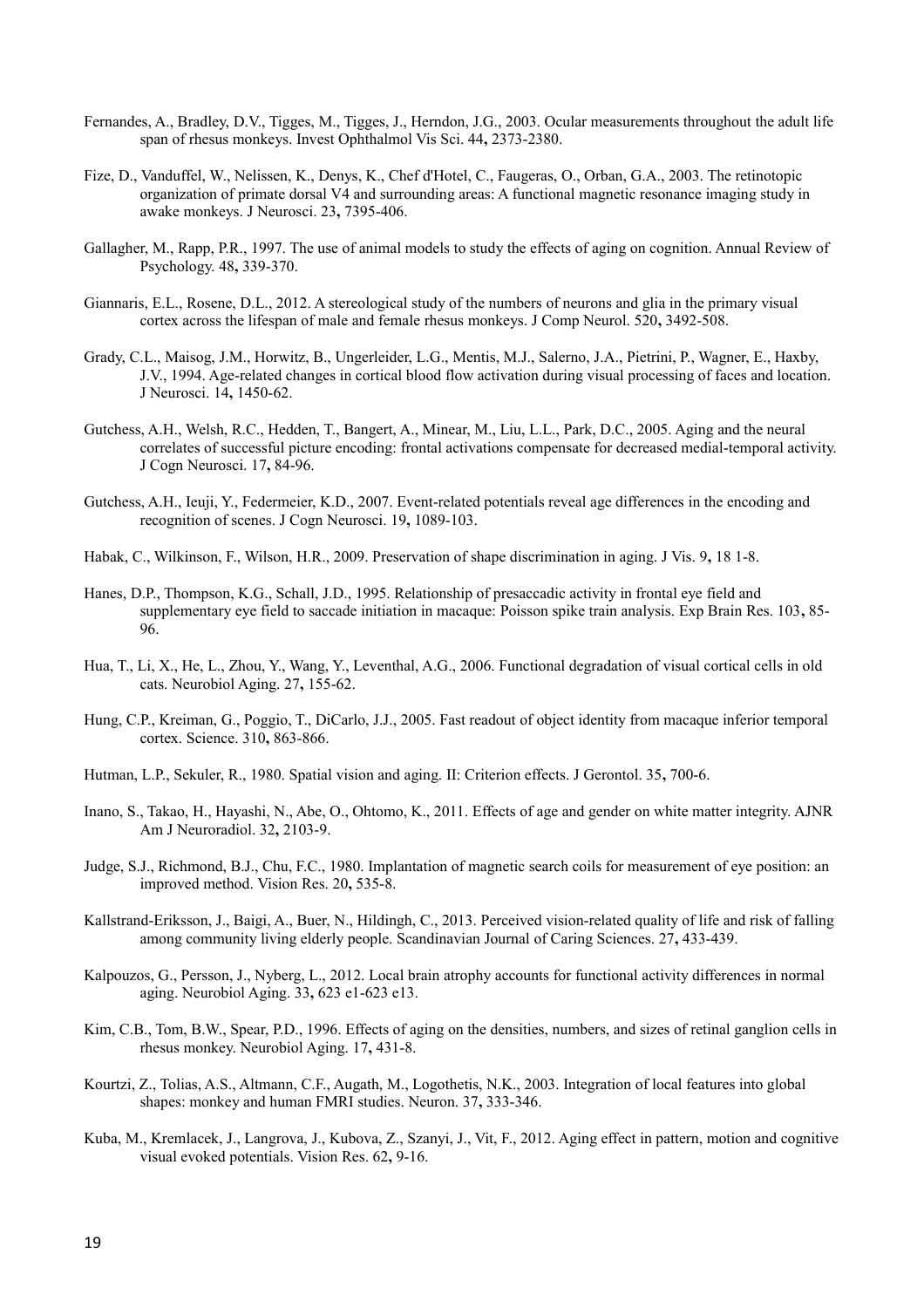- <span id="page-19-7"></span>Leventhal, A.G., Wang, Y., Pu, M., Zhou, Y., Ma, Y., 2003. GABA and its agonists improved visual cortical function in senescent monkeys. Science. 300**,** 812-5.
- <span id="page-19-0"></span>Liang, Z., Yang, Y., Li, G., Zhang, J., Wang, Y., Zhou, Y., Leventhal, A.G., 2010. Aging affects the direction selectivity of MT cells in rhesus monkeys. Neurobiol Aging. 31**,** 863-73.
- <span id="page-19-18"></span>Liang, Z., Li, H., Yang, Y., Li, G., Tang, Y., Bao, P., Zhou, Y., 2012. Selective effects of aging on simple and complex cells in primary visual cortex of rhesus monkeys. Brain Res. 1470**,** 17-23.
- <span id="page-19-4"></span>Lowenstine, L.J., 2003. A primer of primate pathology: lesions and nonlesions. Toxicol Pathol. 31 Suppl**,** 92-102.
- <span id="page-19-16"></span>Lu, P.H., Lee, G.J., Raven, E.P., Tingus, K., Khoo, T., Thompson, P.M., Bartzokis, G., 2011. Age-related slowing in cognitive processing speed is associated with myelin integrity in a very healthy elderly sample. Journal of Clinical and Experimental Neuropsychology. 33**,** 1059-1068.
- <span id="page-19-15"></span>Lu, P.H., Lee, G.J., Tishler, T.A., Meghpara, M., Thompson, P.M., Bartzokis, G., 2013. Myelin breakdown mediates agerelated slowing in cognitive processing speed in healthy elderly men. Brain and Cognition. 81**,** 131-138.
- <span id="page-19-13"></span>Luebke, J., Barbas, H., Peters, A., 2010. Effects of normal aging on prefrontal area 46 in the rhesus monkey. Brain Research Reviews. 62**,** 212-232.
- <span id="page-19-17"></span>Luebke, J.I., Medalla, M., Amatrudo, J.M., Weaver, C.M., Crimins, J.L., Hunt, B., Hof, P.R., Peters, A., 2013. Age-Related Changes to Layer 3 Pyramidal Cells in the Rhesus Monkey Visual Cortex. Cereb Cortex.
- <span id="page-19-10"></span>Madden, D.J., Whiting, W.L., Provenzale, J.M., Huettel, S.A., 2004. Age-related changes in neural activity during visual target detection measured by fMRI. Cereb Cortex. 14**,** 143-55.
- <span id="page-19-1"></span>McKendrick, A.M., Weymouth, A.E., Battista, J., 2010. The effect of normal aging on closed contour shape discrimination. J Vis. 10**,** 1 1-9.
- <span id="page-19-19"></span>Mendelson, J.R., Wells, E.F., 2002. Age-related changes in the visual cortex. Vision Res. 42**,** 695-703.
- <span id="page-19-9"></span>Morgan, C.D., Murphy, C., 2010. Differential effects of active attention and age on event-related potentials to visual and olfactory stimuli. Int J Psychophysiol. 78**,** 190-9.
- <span id="page-19-3"></span>Ooj, C.S., Grosvenor, T., 1995. Mechanisms of Emmetropization in the Aging Eye. Optometry and Vision Science. 72**,** 60-66.
- <span id="page-19-5"></span>Orban, G.A., Van Essen, D., Vanduffel, W., 2004. Comparative mapping of higher visual areas in monkeys and humans. Trends Cogn Sci. 8**,** 315-24.
- <span id="page-19-12"></span>Peters, A., Moss, M.B., Sethares, C., 2000. Effects of aging on myelinated nerve fibers in monkey primary visual cortex. J Comp Neurol. 419**,** 364-76.
- <span id="page-19-14"></span>Peters, A., Sethares, C., 2002. Aging and the myelinated fibers in prefrontal cortex and corpus callosum of the monkey. Journal of Comparative Neurology. 442**,** 277-291.
- <span id="page-19-11"></span>Ramsoy, T.Z., Liptrot, M.G., Skimminge, A., Lund, T.E., Sidaros, K., Christensen, M.S., Baare, W., Paulson, O.B., Jernigan, T.L., Siebner, H.R., 2012. Healthy aging attenuates task-related specialization in the human medial temporal lobe. Neurobiol Aging. 33**,** 1874-89.
- <span id="page-19-8"></span>Riis, J.L., Chong, H., Ryan, K.K., Wolk, D.A., Rentz, D.M., Holcomb, P.J., Daffner, K.R., 2008. Compensatory neural activity distinguishes different patterns of normal cognitive aging. Neuroimage. 39**,** 441-54.
- <span id="page-19-6"></span>Rolls, E.T., Tovee, M.J., 1995. Sparseness of the neuronal representation of stimuli in the primate temporal visual cortex. J Neurophysiol. 73**,** 713-26.
- <span id="page-19-2"></span>Roudaia, E., Bennett, P.J., Sekuler, A.B., 2008. The effect of aging on contour integration. Vision Res. 48**,** 2767-74.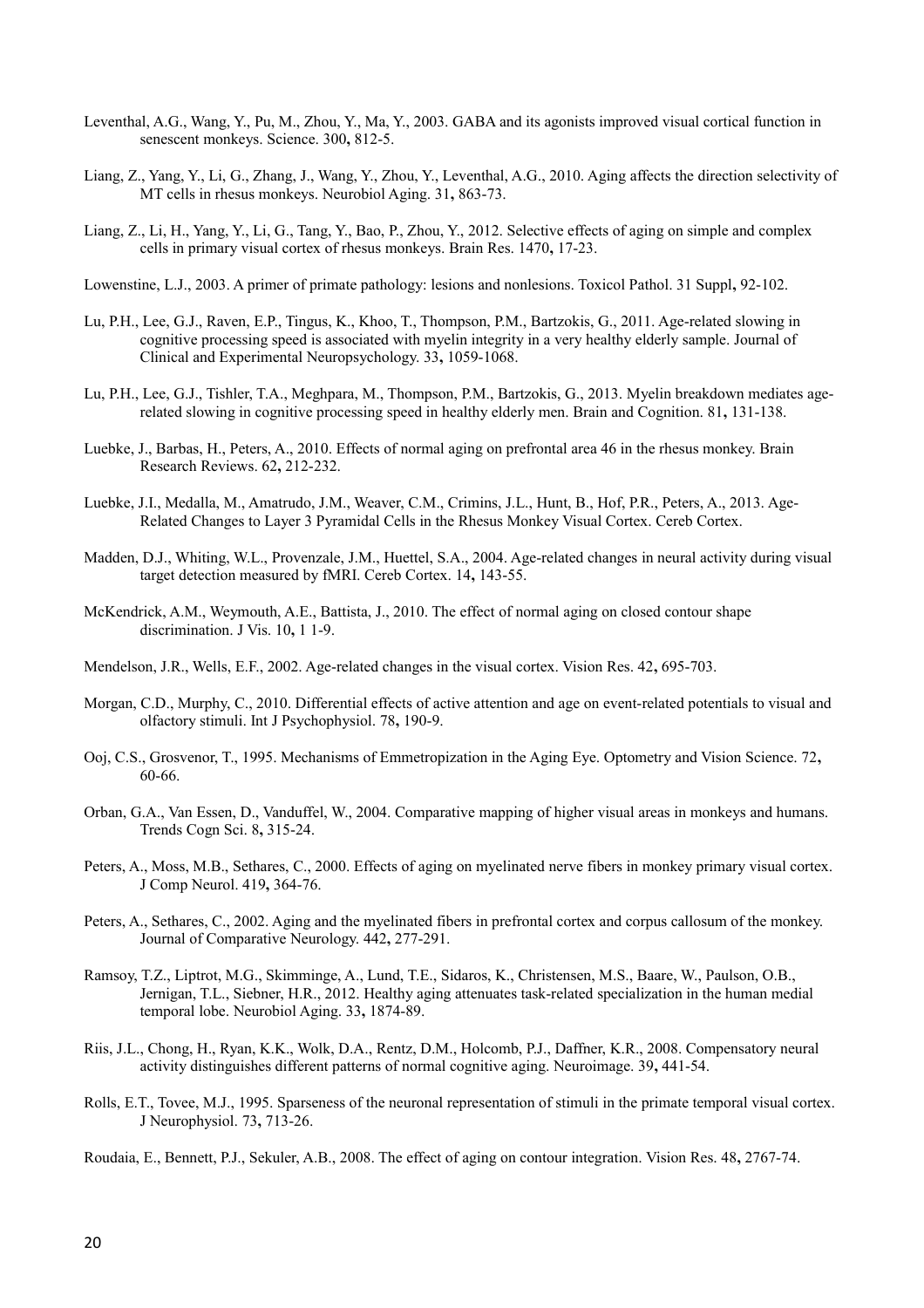- <span id="page-20-4"></span>Roudaia, E., Bennett, P.J., Sekuler, A.B., Pilz, K.S., 2010. Spatiotemporal properties of apparent motion perception and aging. J Vis. 10**,** 5.
- <span id="page-20-9"></span>Saleem, K.S., Suzuki, W., Tanaka, K., Hashikawa, T., 2000. Connections between Anterior Inferotemporal Cortex and Superior Temporal Sulcus Regions in the Macaque Monkey. The Journal of Neuroscience. 20**,** 5083-5101.
- <span id="page-20-15"></span>Salthouse, T.A., 1996. The processing-speed theory of adult age differences in cognition. Psychol Rev. 103**,** 403-28.
- <span id="page-20-18"></span>Salzman, C.D., Newsome, W.T., 1994. Neural mechanisms for forming a perceptual decision. Science. 264**,** 231-7.
- <span id="page-20-10"></span>Sary, G., Koteles, K., Chadaide, Z., Tompa, T., Benedek, G., 2006. Task-related modulation in the monkey inferotemporal cortex. Brain Res. 1121**,** 76-82.
- <span id="page-20-16"></span>Schiavetto, A., Kohler, S., Grady, C.L., Winocur, G., Moscovitch, M., 2002. Neural correlates of memory for object identity and object location: effects of aging. Neuropsychologia. 40**,** 1428-42.
- <span id="page-20-3"></span>Schmolesky, M.T., Wang, Y., Pu, M., Leventhal, A.G., 2000. Degradation of stimulus selectivity of visual cortical cells in senescent rhesus monkeys. Nat Neurosci. 3**,** 384-90.
- <span id="page-20-5"></span>Sekuler, R., Hutman, L.P., Owsley, C.J., 1980. Human aging and spatial vision. Science. 209**,** 1255-6.
- <span id="page-20-2"></span>Spear, P.D., 1993. Neural bases of visual deficits during aging. Vision Res. 33**,** 2589-609.
- <span id="page-20-17"></span>Spear, P.D., Moore, R.J., Kim, C.B., Xue, J.T., Tumosa, N., 1994. Effects of aging on the primate visual system: spatial and temporal processing by lateral geniculate neurons in young adult and old rhesus monkeys. J Neurophysiol. 72**,** 402-20.
- <span id="page-20-14"></span>Tamura, H., Tanaka, K., 2001. Visual response properties of cells in the ventral and dorsal parts of the macaque inferotemporal cortex. Cereb.Cortex. 11**,** 384-399.
- <span id="page-20-13"></span>Tanaka, K., Saito, H., Fukada, Y., Moriya, M., 1991. Coding visual images of objects in the inferotemporal cortex of the macaque monkey. J.Neurophysiol. 66**,** 170-189.
- <span id="page-20-0"></span>Tanaka, K., 1996. Inferotemporal cortex and object vision. Annu Rev Neurosci. 19**,** 109-39.
- <span id="page-20-7"></span>Tanaka, K., 1997. Mechanisms of visual object recognition: monkey and human studies. Curr Opin Neurobiol. 7**,** 523-9.
- <span id="page-20-11"></span>Thompson, K.G., Hanes, D.P., Bichot, N.P., Schall, J.D., 1996. Perceptual and motor processing stages identified in the activity of macaque frontal eye field neurons during visual search. J Neurophysiol. 76**,** 4040-55.
- <span id="page-20-6"></span>Tigges, J., Gordon, T.P., Mcclure, H.M., Hall, E.C., Peters, A., 1988. Survival Rate and Life-Span of Rhesus-Monkeys at the Yerkes-Regional-Primate-Research-Center. American Journal of Primatology. 15**,** 263-273.
- <span id="page-20-8"></span>Tompa, T., Sary, G., 2010. A review on the inferior temporal cortex of the macaque. Brain Res Rev. 62**,** 165-82.
- <span id="page-20-19"></span>Tremblay, M.E., Zettel, M.L., Ison, J.R., Allen, P.D., Majewska, A.K., 2012. Effects of aging and sensory loss on glial cells in mouse visual and auditory cortices. Glia. 60**,** 541-58.
- <span id="page-20-20"></span>Van Impe, A., Coxon, J.P., Goble, D.J., Doumas, M., Swinnen, S.P., 2012. White matter fractional anisotropy predicts balance performance in older adults. Neurobiol Aging. 33**,** 1900-12.
- <span id="page-20-1"></span>Wang, H., Xie, X., Li, X., Chen, B., Zhou, Y., 2006. Functional degradation of visual cortical cells in aged rats. Brain Res. 1122**,** 93-8.
- <span id="page-20-21"></span>Wang, Y., Fujita, I., Tamura, H., Murayama, Y., 2002. Contribution of GABAergic inhibition to receptive field structures of monkey inferior temporal neurons. Cereb Cortex. 12**,** 62-74.
- <span id="page-20-12"></span>Wang, Y.C., Zhou, Y.F., Ma, Y.Y., Leventhal, A.G., 2005. Degradation of signal timing in cortical areas V1 and V2 of senescent monkeys. Cerebral Cortex. 15**,** 403-408.